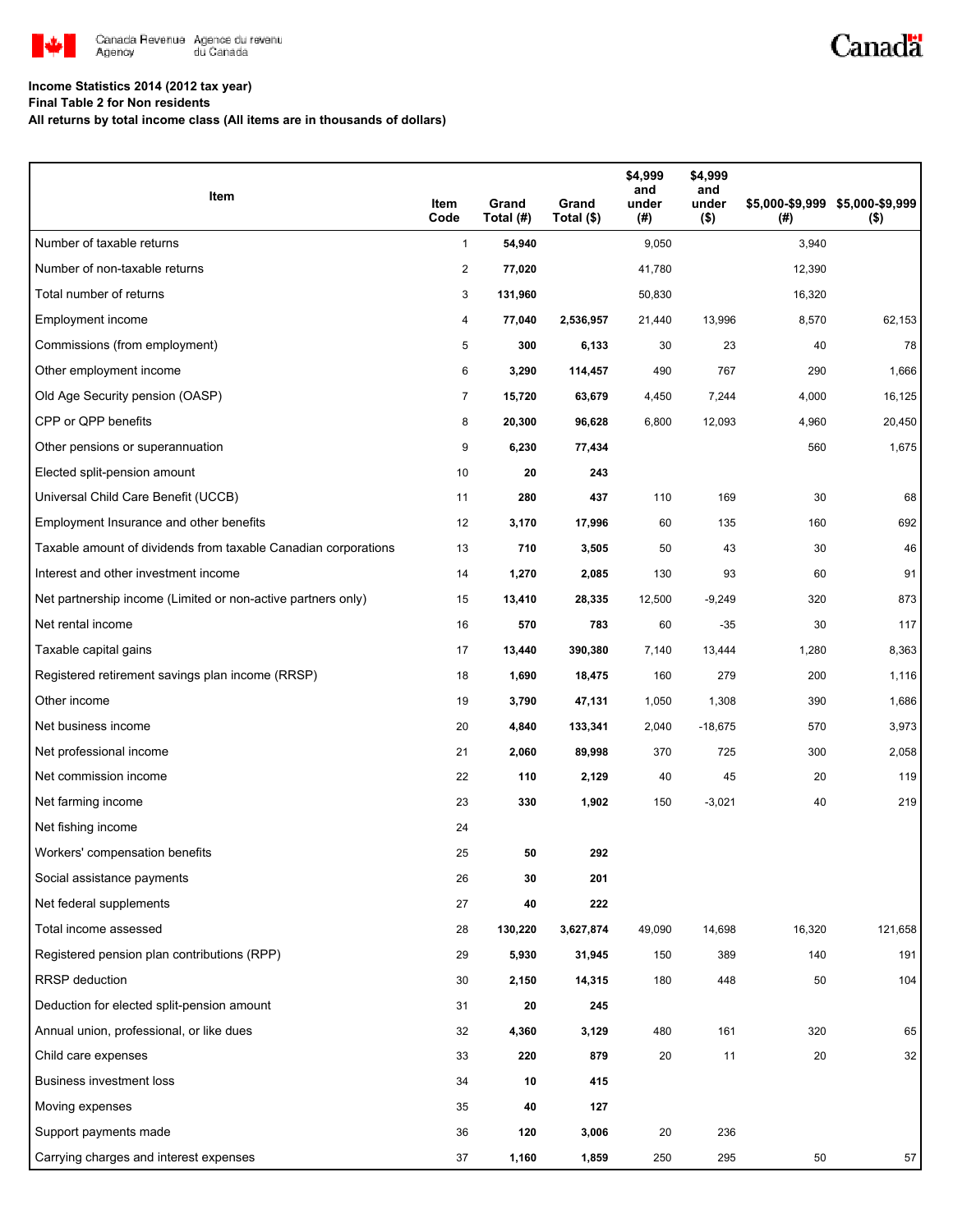

#### **Income Statistics 2014 (2012 tax year)**

**Final Table 2 for Non residents**

**All returns by total income class (All items are in thousands of dollars)**

| Item                                                                                           | Item<br>Code | Grand<br>Total (#) | Grand<br>Total (\$) | \$4,999<br>and<br>under<br>(#) | \$4,999<br>and<br>under<br>$($ \$) | (#)    | \$5,000-\$9,999 \$5,000-\$9,999<br>$($ \$) |
|------------------------------------------------------------------------------------------------|--------------|--------------------|---------------------|--------------------------------|------------------------------------|--------|--------------------------------------------|
| Deductions for CPP/QPP contributions on self-employment and<br>other earnings                  | 38           | 110                | 86                  |                                |                                    | 20     | 3                                          |
| Deductions for provincial parental insurance plan (PPIP) premiums<br>on self-employment income | 39           |                    |                     |                                |                                    |        |                                            |
| Exploration and development expenses                                                           | 40           | 8,940              | 29,994              | 8,530                          | 23,518                             | 260    | 2,944                                      |
| Other employment expenses                                                                      | 41           | 600                | 2,269               | 50                             | 44                                 | 50     | 34                                         |
| Clergy residence deduction                                                                     | 42           | 40                 | 436                 |                                |                                    |        |                                            |
| Other deductions                                                                               | 43           | 2,500              | 158,789             | 440                            | 1,664                              | 200    | 875                                        |
| Total deductions before adjustments                                                            | 44           | 22,250             | 247,565             | 10,040                         | 26,906                             | 1,060  | 4,332                                      |
| Social benefits repayment                                                                      | 45           | 70                 | 123                 |                                |                                    |        |                                            |
| Net income after adjustments                                                                   | 46           | 115,440            | 3,443,929           | 35,080                         | 48,383                             | 15,990 | 118,696                                    |
| Canadian Forces personnel and police deduction                                                 | 47           | 20                 | 260                 |                                |                                    |        |                                            |
| Security options deductions                                                                    | 48           | 530                | 51,890              | 40                             | 42                                 | 20     | 59                                         |
| Other payments deductions                                                                      | 49           | 120                | 715                 |                                |                                    | 20     | 81                                         |
| Non-capital losses of other years                                                              | 50           | 520                | 4,562               | 260                            | 598                                | 50     | 275                                        |
| Net capital losses of other years                                                              | 51           | 460                | 3,106               | 80                             | 72                                 | 30     | 86                                         |
| Capital gains deduction                                                                        | 52           |                    |                     |                                |                                    |        |                                            |
| Northern residents deductions                                                                  | 53           | 80                 | 155                 |                                |                                    |        |                                            |
| Additional deductions                                                                          | 54           | 23,270             | 308,424             | 6,620                          | 20,611                             | 6,060  | 46,616                                     |
| Farming/fishing losses of prior years                                                          | 55           | 40                 | 611                 | 10                             | 107                                |        |                                            |
| Total deductions from net income                                                               | 56           | 24,930             | 369,771             | 7,000                          | 21,460                             | 6,170  | 47,148                                     |
| Taxable income assessed                                                                        | 57           | 96,890             | 3,082,110           | 28,490                         | 30,669                             | 10,260 | 74,071                                     |
| Basic personal amount                                                                          | 58           | 67,000             | 724,910             | 11,640                         | 125,893                            | 12,240 | 132,400                                    |
| Age amount                                                                                     | 59           | 19,140             | 125,764             | 6,750                          | 45,119                             | 4,530  | 30,277                                     |
| Spouse or common-law partner amount                                                            | 60           | 28,630             | 297,290             | 1,600                          | 15,237                             | 3,850  | 39,434                                     |
| Amount for eligible dependant                                                                  | 61           | 3,700              | 39,974              | 240                            | 2,586                              | 850    | 9,180                                      |
| Amount for children 17 and under                                                               | 62           | 3,150              | 12,970              | 190                            | 706                                | 210    | 789                                        |
| Amount for infirm dependants age 18 or older                                                   | 63           | 40                 | 253                 |                                |                                    |        |                                            |
| CPP or QPP contributions through employment                                                    | 64           | 46,720             | 40,290              | 1,520                          | 308                                | 7,330  | 1,605                                      |
| CPP or QPP contributions on self-employment and other earnings                                 | 65           | 110                | 86                  |                                |                                    | 20     | 3                                          |
| Employment Insurance premiums                                                                  | 66           | 47,910             | 17,422              | 2,460                          | 175                                | 7,320  | 1,019                                      |
| PPIP premiums paid                                                                             | 67           | 40                 | 9                   |                                |                                    |        |                                            |
| PPIP premiums payable on employment income                                                     | 68           | 10                 | 4                   |                                |                                    |        |                                            |
| PPIP premiums payable on self-employment income                                                | 69           |                    |                     |                                |                                    |        |                                            |
| Volunteer firefighters' amount                                                                 | 70           |                    |                     |                                |                                    |        |                                            |
| Canada employment amount                                                                       | 71           | 42,610             | 46,293              | 2,590                          | 2,719                              | 6,560  | 7,160                                      |
| Public transit amount                                                                          | 72           | 1,070              | 597                 | 100                            | 38                                 | 150    | 63                                         |
| Children's fitness amount                                                                      | 73           | 390                | 229                 |                                |                                    |        |                                            |
| Children's arts amount                                                                         | 74           | 200                | 107                 |                                |                                    |        |                                            |

Canadä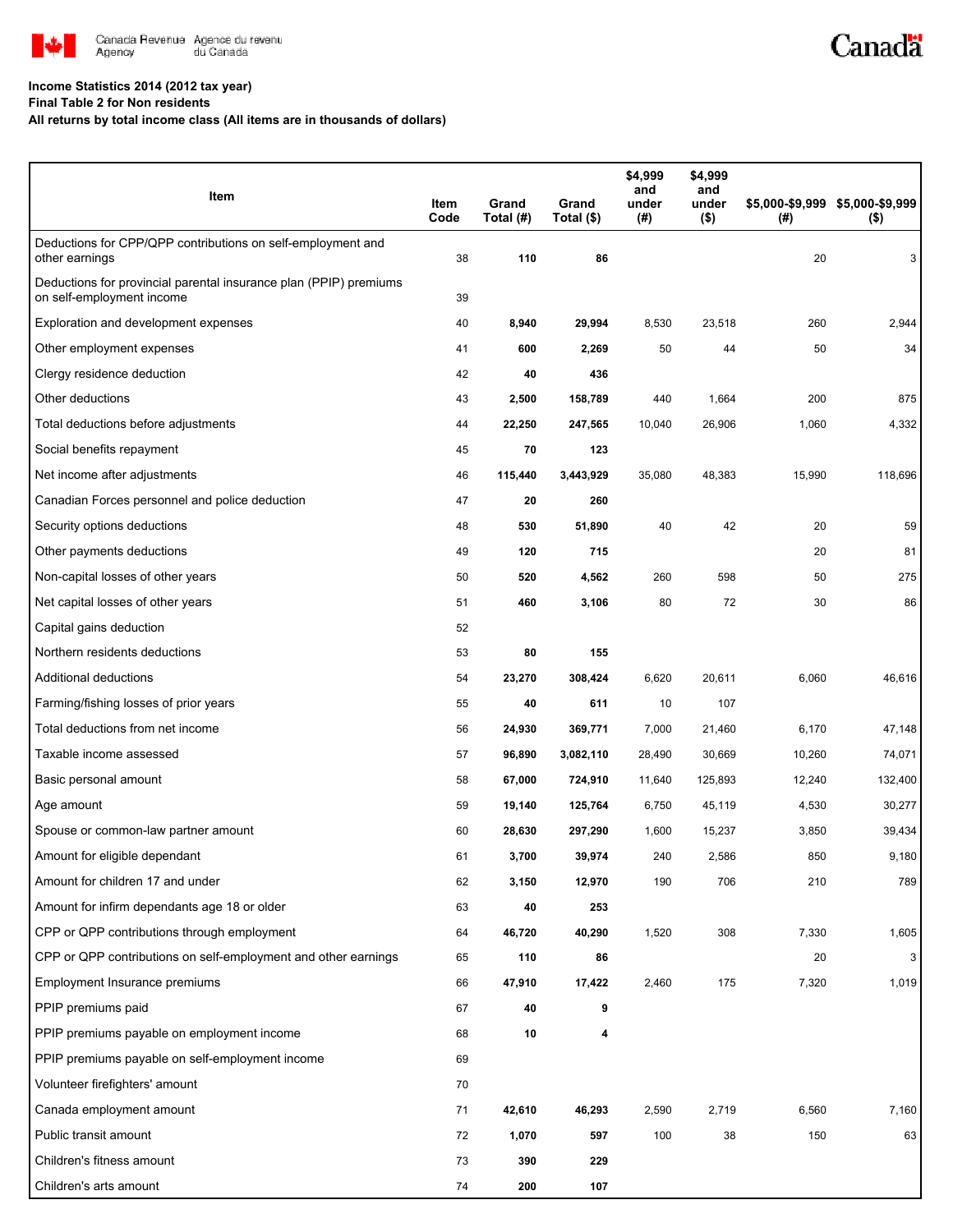

# Canadä

## **Income Statistics 2014 (2012 tax year)**

**Final Table 2 for Non residents**

**All returns by total income class (All items are in thousands of dollars)**

|                                                                   |              |                    |                     | \$4,999<br>and | \$4,999<br>and   |        |                                            |
|-------------------------------------------------------------------|--------------|--------------------|---------------------|----------------|------------------|--------|--------------------------------------------|
| Item                                                              | Item<br>Code | Grand<br>Total (#) | Grand<br>Total (\$) | under<br>(#)   | under<br>$($ \$) | (#)    | \$5,000-\$9,999 \$5,000-\$9,999<br>$($ \$) |
| Home buyers' amount                                               | 75           | 10                 | 48                  |                |                  |        |                                            |
| Pension income amount                                             | 76           | 6,350              | 11,804              | 220            | 305              | 580    | 908                                        |
| Caregiver amount                                                  | 77           | 50                 | 243                 |                |                  |        |                                            |
| Disability amount                                                 | 78           | 300                | 2,236               | 70             | 530              | 40     | 309                                        |
| Disability amount transferred from a dependant                    | 79           | 30                 | 273                 |                |                  |        |                                            |
| Interest paid on student loans                                    | 80           | 290                | 244                 | 70             | 61               | 10     | 8                                          |
| Tuition, education, and textbook amounts                          | 81           | 1,160              | 8,147               | 370            | 496              | 100    | 561                                        |
| Tuition, education, and textbook amounts transferred from a child | 82           | 180                | 944                 |                |                  |        |                                            |
| Amounts transferred from spouse or common-law partner             | 83           | 1,430              | 8,368               | 390            | 2,386            | 270    | 1,642                                      |
| Medical expenses                                                  | 84           | 1,250              | 5,048               | 100            | 228              | 100    | 228                                        |
| Total tax credits on personal amounts                             | 85           | 76,830             | 201,535             | 12,930         | 29,538           | 13,450 | 33,849                                     |
| Allowable charitable donations and government gifts               | 86           | 3,580              | 9,473               | 330            | 256              | 170    | 89                                         |
| Eligible cultural and ecological gifts                            | 87           |                    |                     |                |                  |        |                                            |
| Total tax credit on donations and gifts                           | 88           | 3,220              | 2,860               | 200            | 18               | 160    | 23                                         |
| Total federal non-refundable tax credits                          | 89           | 77,850             | 204,394             | 13,080         | 29,555           | 13,550 | 33,872                                     |
| Federal dividend tax credit                                       | 90           | 720                | 463                 | 70             | $\overline{2}$   | 20     | 3                                          |
| Overseas employment tax credit                                    | 91           |                    |                     |                |                  |        |                                            |
| Minimum tax carryover                                             | 92           | 30                 | 75                  |                |                  |        |                                            |
| Basic federal tax                                                 | 93           | 49,950             | 538,021             | 9,090          | 7,073            | 3,900  | 4,935                                      |
| Federal Foreign Tax Credit                                        | 94           | 710                | 2,390               | 130            | 46               | 30     | 19                                         |
| Federal Political contribution tax credit                         | 95           | 20                 | 5                   |                |                  |        |                                            |
| <b>Investment Tax Credit</b>                                      | 96           | 20                 | 480                 |                |                  |        |                                            |
| Labour-sponsored funds tax credit                                 | 97           |                    |                     |                |                  |        |                                            |
| Alternative minimum tax payable                                   | 98           | 30                 | 82                  |                |                  |        |                                            |
| Net federal tax                                                   | 99           | 49,780             | 595,848             | 9,030          | 3,827            | 3,890  | 4,502                                      |
| CPP contributions on self-employment                              | 100          | 110                | 169                 |                |                  | 20     | $\overline{7}$                             |
| Social Benefits repayment                                         | 101          | 70                 | 123                 |                |                  |        |                                            |
| <b>Net Provincial Tax</b>                                         | 102          | 27,430             | 174,664             | 1,630          | 222              | 1,220  | 542                                        |
| Total tax payable                                                 | 103          | 54,940             | 770,805             | 9,050          | 4,049            | 3,940  | 5,051                                      |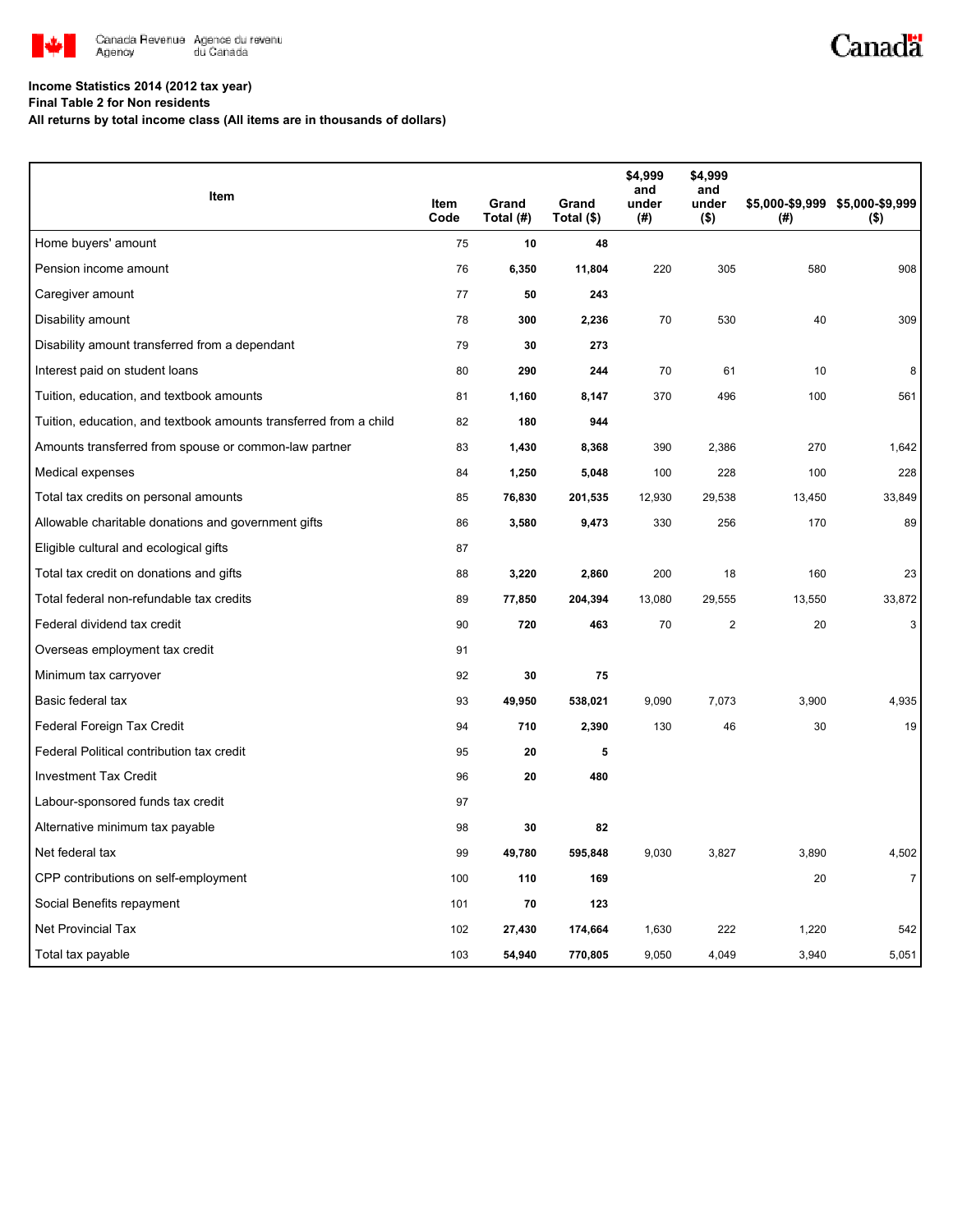| Item                                                                          | Item<br>Code   | (#)    | \$10,000-\$14,999 \$10,000-\$14,999 \$15,000-\$19,999 \$15,000-\$19,999 \$20,000-\$24,999 \$20,000-\$24,999<br>$($ \$) | (#)    | $($ \$)        | (# )  | $($ \$) |
|-------------------------------------------------------------------------------|----------------|--------|------------------------------------------------------------------------------------------------------------------------|--------|----------------|-------|---------|
| Number of taxable returns                                                     | $\mathbf{1}$   | 4,700  |                                                                                                                        | 5,500  |                | 7,080 |         |
| Number of non-taxable returns                                                 | $\overline{2}$ | 11,000 |                                                                                                                        | 7,700  |                | 2,630 |         |
| Total number of returns                                                       | 3              | 15,700 |                                                                                                                        | 13,200 |                | 9,700 |         |
| Employment income                                                             | 4              | 10,620 | 126,630                                                                                                                | 10,260 | 171,862        | 7,740 | 163,373 |
| Commissions (from employment)                                                 | 5              | 80     | 627                                                                                                                    | 30     | 187            | 30    | 135     |
| Other employment income                                                       | 6              | 270    | 2,163                                                                                                                  | 240    | 2,936          | 220   | 2,770   |
| Old Age Security pension (OASP)                                               | $\overline{7}$ | 2,890  | 15,271                                                                                                                 | 1,590  | 9,025          | 920   | 5,166   |
| CPP or QPP benefits                                                           | 8              | 3,370  | 21,829                                                                                                                 | 1,790  | 14,498         | 1,070 | 8,546   |
| Other pensions or superannuation                                              | 9              | 1,060  | 4,315                                                                                                                  | 1,150  | 6,709          | 990   | 9,291   |
| Elected split-pension amount                                                  | 10             |        |                                                                                                                        |        |                |       |         |
| Universal Child Care Benefit (UCCB)                                           | 11             | 10     | 22                                                                                                                     | 20     | 20             | 10    | 22      |
| Employment Insurance and other<br>benefits                                    | 12             | 450    | 2,039                                                                                                                  | 850    | 4,185          | 840   | 5,052   |
| Taxable amount of dividends from<br>taxable Canadian corporations             | 13             | 30     | 62                                                                                                                     | 30     | 129            | 20    | 69      |
| Interest and other investment income                                          | 14             | 60     | 94                                                                                                                     | 40     | 35             | 30    | 70      |
| Net partnership income (Limited or<br>non-active partners only)               | 15             | 220    | 1,455                                                                                                                  | 60     | 634            | 30    | 275     |
| Net rental income                                                             | 16             | 20     | 66                                                                                                                     |        |                | 10    | 49      |
| Taxable capital gains                                                         | 17             | 840    | 8,836                                                                                                                  | 480    | 7,543          | 440   | 8,868   |
| Registered retirement savings plan<br>income (RRSP)                           | 18             | 250    | 1,960                                                                                                                  | 190    | 1,804          | 170   | 1,914   |
| Other income                                                                  | 19             | 330    | 1,952                                                                                                                  | 260    | 2,158          | 230   | 2,165   |
| Net business income                                                           | 20             | 460    | 5,251                                                                                                                  | 240    | 3,334          | 220   | 4,443   |
| Net professional income                                                       | 21             | 210    | 2,609                                                                                                                  | 270    | 4,592          | 140   | 3,085   |
| Net commission income                                                         | 22             | 10     | 92                                                                                                                     |        |                |       |         |
| Net farming income                                                            | 23             | 30     | 295                                                                                                                    | 20     | 346            | 10    | 95      |
| Net fishing income                                                            | 24             |        |                                                                                                                        |        |                |       |         |
| Workers' compensation benefits                                                | 25             |        |                                                                                                                        | 10     | 69             | 10    | 20      |
| Social assistance payments                                                    | 26             |        |                                                                                                                        |        |                |       |         |
| Net federal supplements                                                       | 27             |        |                                                                                                                        | 20     | 122            |       |         |
| Total income assessed                                                         | 28             | 15,700 | 195,724                                                                                                                | 13,200 | 230,401        | 9,700 | 215,615 |
| Registered pension plan contributions<br>(RPP)                                | 29             | 220    | 270                                                                                                                    | 220    | 327            | 240   | 439     |
| RRSP deduction                                                                | 30             | 60     | 166                                                                                                                    | 50     | 193            | 60    | 195     |
| Deduction for elected split-pension<br>amount                                 | 31             |        |                                                                                                                        |        |                |       |         |
| Annual union, professional, or like<br>dues                                   | 32             | 300    | 82                                                                                                                     | 240    | 83             | 340   | 118     |
| Child care expenses                                                           | 33             | 10     | 28                                                                                                                     | 10     | 33             |       |         |
| <b>Business investment loss</b>                                               | 34             |        |                                                                                                                        |        |                |       |         |
| Moving expenses                                                               | 35             |        |                                                                                                                        |        |                |       |         |
| Support payments made                                                         | 36             |        |                                                                                                                        |        |                |       |         |
| Carrying charges and interest<br>expenses                                     | 37             | 170    | 116                                                                                                                    | 50     | 51             | 50    | 53      |
| Deductions for CPP/QPP contributions<br>on self-employment and other earnings | 38             | 20     | $\overline{7}$                                                                                                         | 10     | $\overline{7}$ |       |         |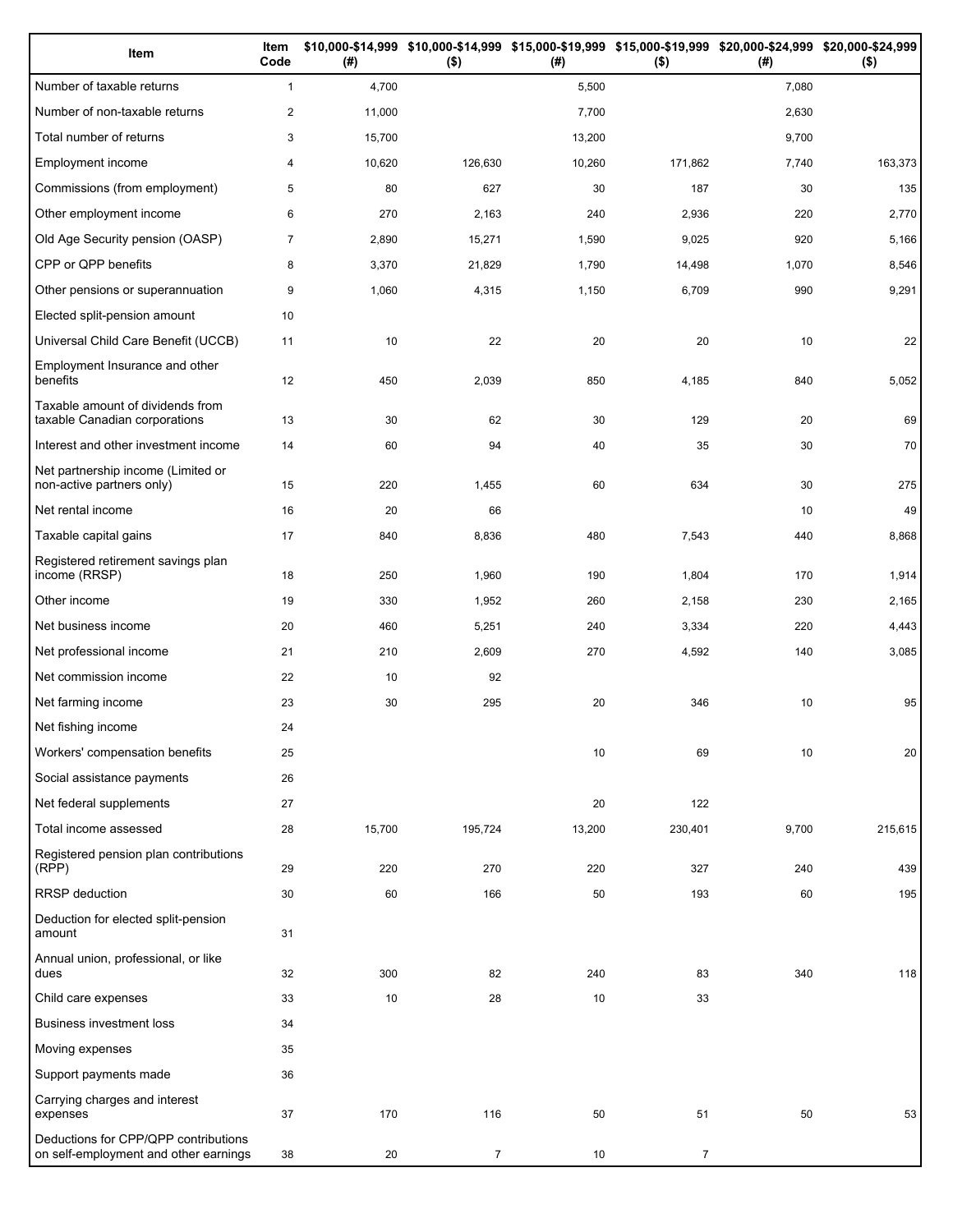| Item                                                                                              | Item<br>Code | (# )   | $($ \$)        | (#)    | $($ \$)        | (# )  | \$10,000-\$14,999 \$10,000-\$14,999 \$15,000-\$19,999 \$15,000-\$19,999 \$20,000-\$24,999 \$20,000-\$24,999<br>$($ \$) |
|---------------------------------------------------------------------------------------------------|--------------|--------|----------------|--------|----------------|-------|------------------------------------------------------------------------------------------------------------------------|
| Deductions for provincial parental<br>insurance plan (PPIP) premiums on<br>self-employment income | 39           |        |                |        |                |       |                                                                                                                        |
| Exploration and development expenses                                                              | 40           | 60     | 1,075          | 40     | 665            | 20    | 366                                                                                                                    |
| Other employment expenses                                                                         | 41           | 70     | 87             | 50     | 107            | 40    | 85                                                                                                                     |
| Clergy residence deduction                                                                        | 42           |        |                |        |                |       |                                                                                                                        |
| Other deductions                                                                                  | 43           | 180    | 806            | 220    | 761            | 200   | 803                                                                                                                    |
| Total deductions before adjustments                                                               | 44           | 1,000  | 2,666          | 830    | 2,301          | 860   | 2,141                                                                                                                  |
| Social benefits repayment                                                                         | 45           |        |                |        |                |       |                                                                                                                        |
| Net income after adjustments                                                                      | 46           | 15,610 | 193,718        | 13,150 | 228,312        | 9,670 | 213,614                                                                                                                |
| Canadian Forces personnel and police<br>deduction                                                 | 47           |        |                |        |                |       |                                                                                                                        |
| Security options deductions                                                                       | 48           | 20     | 91             | 20     | 130            | 20    | 152                                                                                                                    |
| Other payments deductions                                                                         | 49           | 20     | 143            | 40     | 242            | 20    | 29                                                                                                                     |
| Non-capital losses of other years                                                                 | 50           | 80     | 301            | 20     | 189            | 20    | 134                                                                                                                    |
| Net capital losses of other years                                                                 | 51           | 90     | 142            | 10     | 81             | 30    | 222                                                                                                                    |
| Capital gains deduction                                                                           | 52           |        |                |        |                |       |                                                                                                                        |
| Northern residents deductions                                                                     | 53           |        |                | 10     | 14             | 10    | 25                                                                                                                     |
| Additional deductions                                                                             | 54           | 5,550  | 66,895         | 2,130  | 28,445         | 840   | 11,205                                                                                                                 |
| Farming/fishing losses of prior years                                                             | 55           |        |                |        |                |       |                                                                                                                        |
| Total deductions from net income                                                                  | 56           | 5,770  | 67,613         | 2,220  | 29,143         | 920   | 11,771                                                                                                                 |
| Taxable income assessed                                                                           | 57           | 11,180 | 127,221        | 12,210 | 199,190        | 9,530 | 201,851                                                                                                                |
| Basic personal amount                                                                             | 58           | 12,620 | 136,497        | 10,850 | 117,407        | 7,890 | 85,331                                                                                                                 |
| Age amount                                                                                        | 59           | 3,130  | 20,892         | 1,710  | 11,422         | 1,000 | 6,636                                                                                                                  |
| Spouse or common-law partner<br>amount                                                            | 60           | 6,400  | 66,861         | 6,980  | 74,124         | 5,480 | 58,289                                                                                                                 |
| Amount for eligible dependant                                                                     | 61           | 960    | 10,361         | 920    | 9,974          | 540   | 5,843                                                                                                                  |
| Amount for children 17 and under                                                                  | 62           | 360    | 1,481          | 460    | 2,050          | 350   | 1,506                                                                                                                  |
| Amount for infirm dependants age 18<br>or older                                                   | 63           |        |                |        |                |       |                                                                                                                        |
| CPP or QPP contributions through<br>employment                                                    | 64           | 9,500  | 4,214          | 9,450  | 6,337          | 7,100 | 6,295                                                                                                                  |
| CPP or QPP contributions on<br>self-employment and other earnings                                 | 65           | 20     | $\overline{7}$ | 10     | $\overline{7}$ |       |                                                                                                                        |
| <b>Employment Insurance premiums</b>                                                              | 66           | 9,450  | 2,127          | 9,450  | 2,919          | 7,100 | 2,764                                                                                                                  |
| PPIP premiums paid                                                                                | 67           |        |                |        |                |       |                                                                                                                        |
| PPIP premiums payable on<br>employment income                                                     | 68           |        |                |        |                |       |                                                                                                                        |
| PPIP premiums payable on<br>self-employment income                                                | 69           |        |                |        |                |       |                                                                                                                        |
| Volunteer firefighters' amount                                                                    | 70           |        |                |        |                |       |                                                                                                                        |
| Canada employment amount                                                                          | 71           | 8,900  | 9,725          | 8,890  | 9,704          | 6,730 | 7,330                                                                                                                  |
| Public transit amount                                                                             | 72           | 170    | 80             | 140    | 82             | 90    | 49                                                                                                                     |
| Children's fitness amount                                                                         | 73           |        |                |        |                | 10    | 8 <sup>1</sup>                                                                                                         |
| Children's arts amount                                                                            | 74           |        |                |        |                |       |                                                                                                                        |
| Home buyers' amount                                                                               | 75           |        |                |        |                |       |                                                                                                                        |
| Pension income amount                                                                             | 76           | 1,070  | 1,817          | 1,170  | 2,168          | 1,010 | 2,004                                                                                                                  |
| Caregiver amount                                                                                  | 77           | 10     | 58             |        |                |       |                                                                                                                        |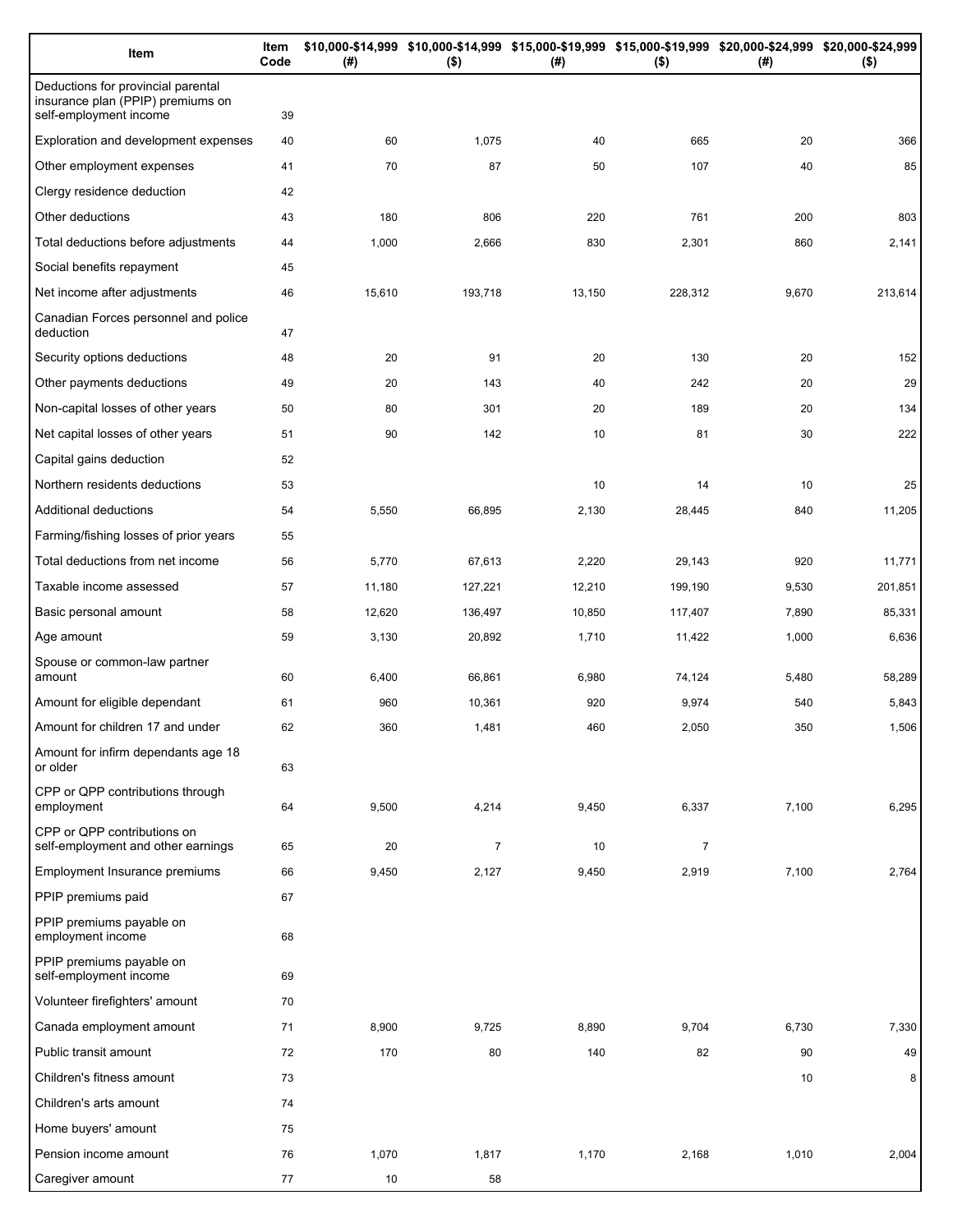| Item                                                                 | Item<br>Code | (#)    | \$10,000-\$14,999 \$10,000-\$14,999 \$15,000-\$19,999 \$15,000-\$19,999 \$20,000-\$24,999 \$20,000-\$24,999<br>$($ \$) | (#)    | $($ \$) | (#)   | $($ \$)     |
|----------------------------------------------------------------------|--------------|--------|------------------------------------------------------------------------------------------------------------------------|--------|---------|-------|-------------|
| Disability amount                                                    | 78           | 50     | 339                                                                                                                    | 30     | 196     | 30    | 248         |
| Disability amount transferred from a<br>dependant                    | 79           |        |                                                                                                                        |        |         |       |             |
| Interest paid on student loans                                       | 80           | 20     | 18                                                                                                                     | 20     | 28      | 20    | 15          |
| Tuition, education, and textbook<br>amounts                          | 81           | 100    | 647                                                                                                                    | 110    | 712     | 90    | 793         |
| Tuition, education, and textbook<br>amounts transferred from a child | 82           |        |                                                                                                                        |        |         |       |             |
| Amounts transferred from spouse or<br>common-law partner             | 83           | 200    | 1,191                                                                                                                  | 160    | 876     | 130   | 753         |
| Medical expenses                                                     | 84           | 130    | 339                                                                                                                    | 110    | 278     | 110   | 396         |
| Total tax credits on personal amounts                                | 85           | 13,490 | 38,506                                                                                                                 | 11,650 | 35,750  | 8,470 | 26,752      |
| Allowable charitable donations and<br>government gifts               | 86           | 200    | 142                                                                                                                    | 310    | 140     | 210   | 196         |
| Eligible cultural and ecological gifts                               | 87           |        |                                                                                                                        |        |         |       |             |
| Total tax credit on donations and gifts                              | 88           | 170    | 37                                                                                                                     | 160    | 37      | 160   | 53          |
| Total federal non-refundable tax credits                             | 89           | 13,600 | 38,543                                                                                                                 | 11,720 | 35,787  | 8,520 | 26,805      |
| Federal dividend tax credit                                          | 90           | 20     | $\overline{c}$                                                                                                         | 20     | 6       | 20    | $\,$ 5 $\,$ |
| Overseas employment tax credit                                       | 91           |        |                                                                                                                        |        |         |       |             |
| Minimum tax carryover                                                | 92           |        |                                                                                                                        |        |         |       |             |
| Basic federal tax                                                    | 93           | 4,290  | 6,159                                                                                                                  | 4,060  | 6,997   | 4,000 | 7,521       |
| Federal Foreign Tax Credit                                           | 94           | 40     | 11                                                                                                                     | 40     | 35      | 30    | 33          |
| Federal Political contribution tax credit                            | 95           |        |                                                                                                                        |        |         |       |             |
| <b>Investment Tax Credit</b>                                         | 96           |        |                                                                                                                        |        |         |       |             |
| Labour-sponsored funds tax credit                                    | 97           |        |                                                                                                                        |        |         |       |             |
| Alternative minimum tax payable                                      | 98           |        |                                                                                                                        |        |         |       |             |
| Net federal tax                                                      | 99           | 4,270  | 6,410                                                                                                                  | 4,050  | 7,292   | 3,990 | 8,226       |
| CPP contributions on self-employment                                 | 100          | 20     | 12                                                                                                                     | 10     | 12      |       |             |
| Social Benefits repayment                                            | 101          |        |                                                                                                                        |        |         |       |             |
| <b>Net Provincial Tax</b>                                            | 102          | 2,110  | 1,208                                                                                                                  | 3,250  | 1,681   | 5,080 | 2,372       |
| Total tax payable                                                    | 103          | 4,700  | 7,630                                                                                                                  | 5,500  | 8,984   | 7,080 | 10,610      |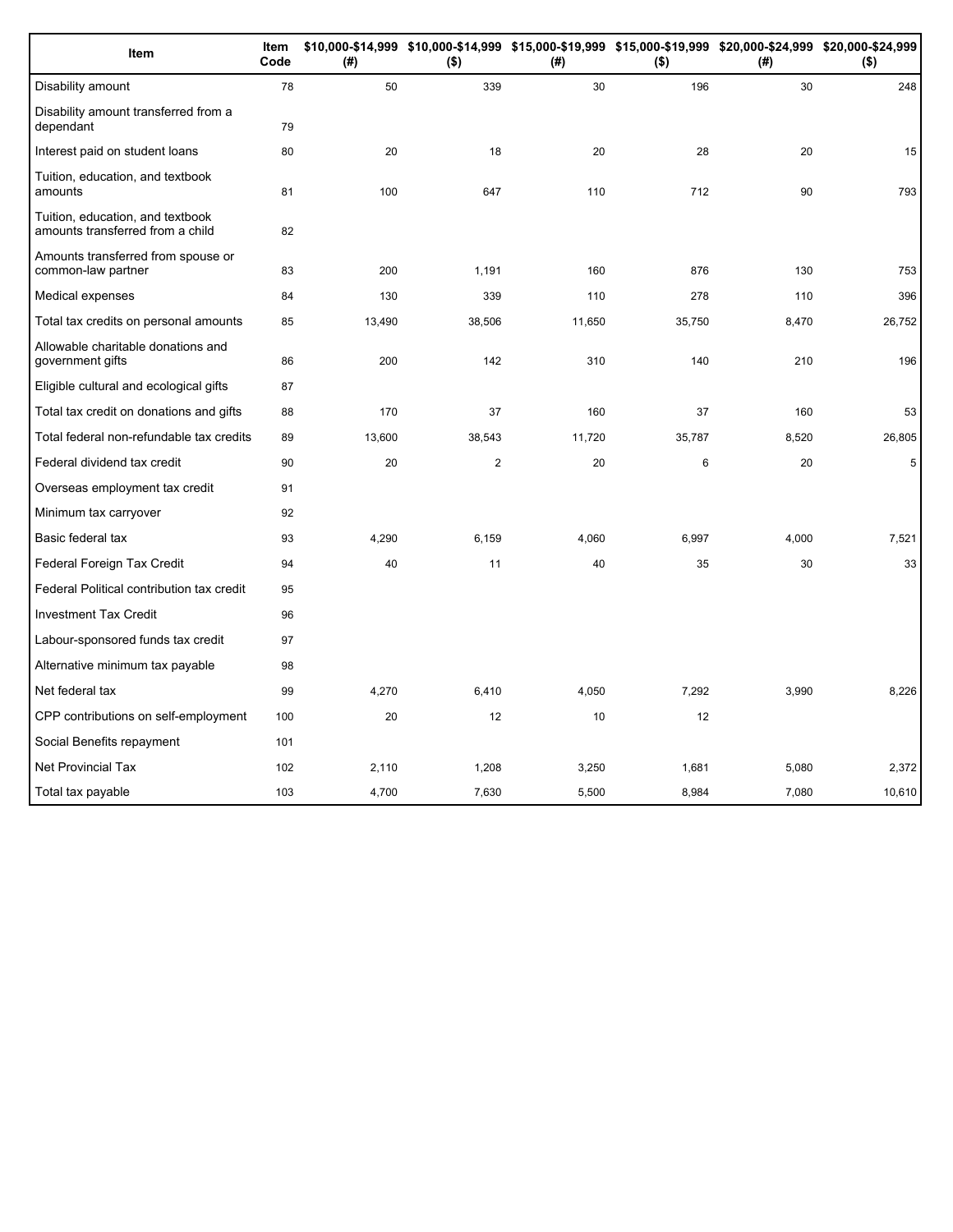| Item                                                                          | Item<br>Code   | (# )  | \$25,000-\$29,999 \$25,000-\$29,999 \$30,000-\$34,999 \$30,000-\$34,999 \$35,000-\$39,999 \$35,000-\$39,999<br>( \$) | (#)   | $($ \$) | (#)   | $($ \$)        |
|-------------------------------------------------------------------------------|----------------|-------|----------------------------------------------------------------------------------------------------------------------|-------|---------|-------|----------------|
| Number of taxable returns                                                     | $\mathbf{1}$   | 4,420 |                                                                                                                      | 2,530 |         | 1,930 |                |
| Number of non-taxable returns                                                 | 2              | 310   |                                                                                                                      | 170   |         | 110   |                |
| Total number of returns                                                       | 3              | 4,730 |                                                                                                                      | 2,690 |         | 2,040 |                |
| Employment income                                                             | 4              | 3,290 | 82,378                                                                                                               | 1,670 | 50,325  | 1,230 | 42,457         |
| Commissions (from employment)                                                 | 5              | 20    | 177                                                                                                                  |       |         |       |                |
| Other employment income                                                       | 6              | 170   | 2,772                                                                                                                | 170   | 3,068   | 110   | 2,542          |
| Old Age Security pension (OASP)                                               | $\overline{7}$ | 590   | 3,360                                                                                                                | 380   | 2,277   | 320   | 1,850          |
| CPP or QPP benefits                                                           | 8              | 710   | 5,819                                                                                                                | 460   | 3,763   | 390   | 3,371          |
| Other pensions or superannuation                                              | 9              | 660   | 9,277                                                                                                                | 450   | 8,285   | 380   | 8,746          |
| Elected split-pension amount                                                  | 10             |       |                                                                                                                      |       |         |       |                |
| Universal Child Care Benefit (UCCB)                                           | 11             |       |                                                                                                                      | 10    | 15      |       |                |
| Employment Insurance and other<br>benefits                                    | 12             | 460   | 3,217                                                                                                                | 160   | 1,321   | 50    | 310            |
| Taxable amount of dividends from<br>taxable Canadian corporations             | 13             | 10    | 103                                                                                                                  | 10    | 6       | 10    | 27             |
| Interest and other investment income                                          | 14             | 30    | 54                                                                                                                   | 20    | 15      | 20    | 41             |
| Net partnership income (Limited or<br>non-active partners only)               | 15             | 60    | 738                                                                                                                  | 20    | 469     |       |                |
| Net rental income                                                             | 16             |       |                                                                                                                      |       |         | 10    | $\overline{7}$ |
| Taxable capital gains                                                         | 17             | 350   | 8,541                                                                                                                | 290   | 8,775   | 230   | 7,966          |
| Registered retirement savings plan<br>income (RRSP)                           | 18             | 130   | 1,848                                                                                                                | 100   | 1,392   | 80    | 1,516          |
| Other income                                                                  | 19             | 170   | 1,742                                                                                                                | 130   | 1,713   | 130   | 2,029          |
| Net business income                                                           | 20             | 190   | 4,582                                                                                                                | 120   | 3,496   | 80    | 2,770          |
| Net professional income                                                       | 21             | 150   | 3,814                                                                                                                | 60    | 1,891   | 60    | 2,089          |
| Net commission income                                                         | 22             |       |                                                                                                                      |       |         |       |                |
| Net farming income                                                            | 23             | 10    | 230                                                                                                                  |       |         | 10    | 293            |
| Net fishing income                                                            | 24             |       |                                                                                                                      |       |         |       |                |
| Workers' compensation benefits                                                | 25             |       |                                                                                                                      |       |         |       |                |
| Social assistance payments                                                    | 26             |       |                                                                                                                      |       |         |       |                |
| Net federal supplements                                                       | 27             |       |                                                                                                                      |       |         |       |                |
| Total income assessed                                                         | 28             | 4,730 | 128,955                                                                                                              | 2,690 | 87,031  | 2,040 | 76,294         |
| Registered pension plan contributions<br>(RPP)                                | 29             | 220   | 407                                                                                                                  | 180   | 396     | 210   | 501            |
| RRSP deduction                                                                | 30             | 50    | 188                                                                                                                  | 60    | 327     | 70    | 308            |
| Deduction for elected split-pension<br>amount                                 | 31             |       |                                                                                                                      |       |         |       |                |
| Annual union, professional, or like<br>dues                                   | 32             | 250   | 100                                                                                                                  | 180   | 98      | 130   | 84             |
| Child care expenses                                                           | 33             | 20    | 43                                                                                                                   |       |         | 10    | 46             |
| <b>Business investment loss</b>                                               | 34             |       |                                                                                                                      |       |         |       |                |
| Moving expenses                                                               | 35             |       |                                                                                                                      |       |         |       |                |
| Support payments made                                                         | 36             |       |                                                                                                                      |       |         |       |                |
| Carrying charges and interest<br>expenses                                     | 37             | 60    | 51                                                                                                                   | 30    | 32      | 40    | 27             |
| Deductions for CPP/QPP contributions<br>on self-employment and other earnings | 38             |       |                                                                                                                      |       |         |       |                |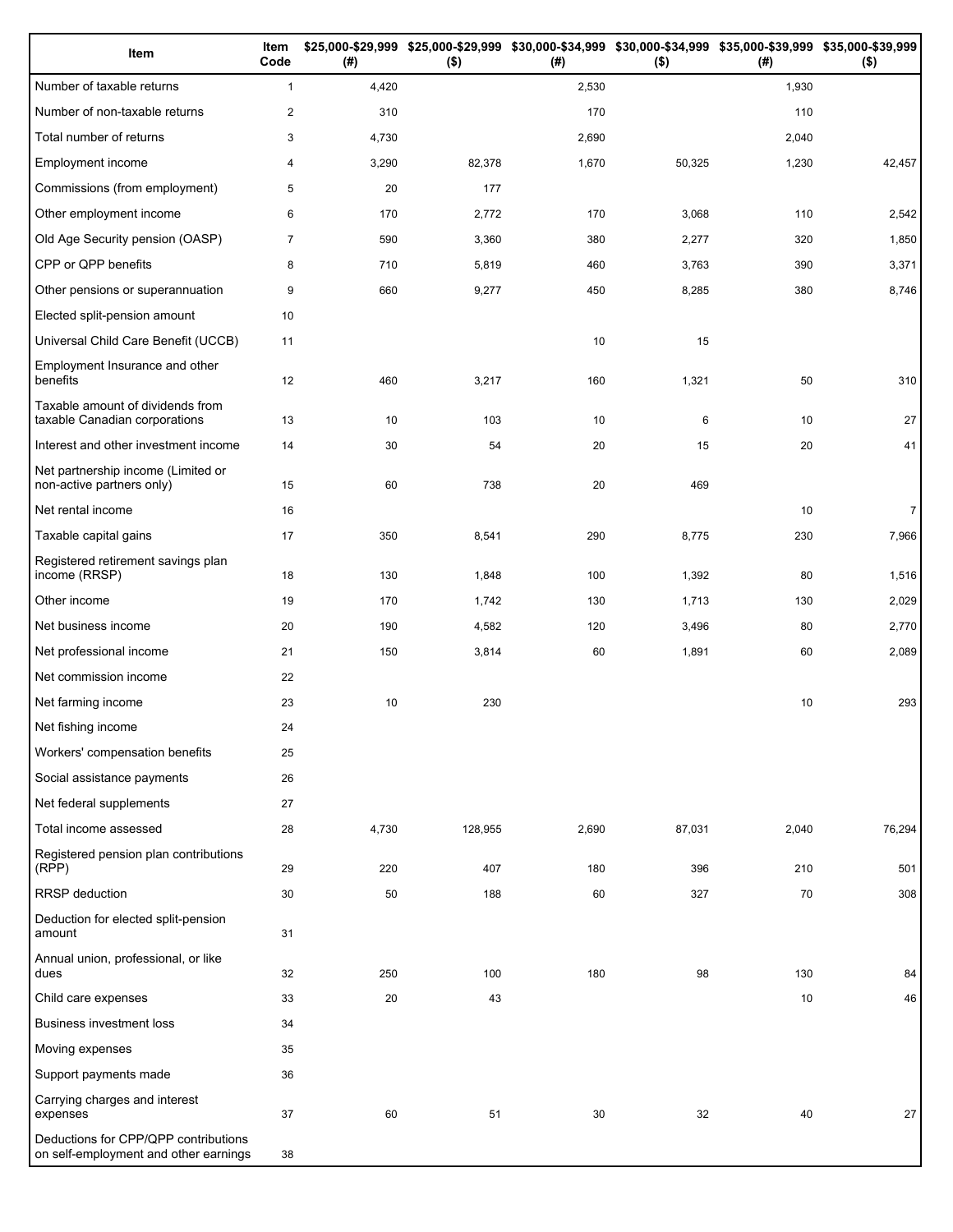| Item                                                                                              | Item<br>Code | (# )  | \$25,000-\$29,999 \$25,000-\$29,999 \$30,000-\$34,999 \$30,000-\$34,999 \$35,000-\$39,999 \$35,000-\$39,999<br>$($ \$) | (# )  | $($ \$) | (# )  | $($ \$) |
|---------------------------------------------------------------------------------------------------|--------------|-------|------------------------------------------------------------------------------------------------------------------------|-------|---------|-------|---------|
| Deductions for provincial parental<br>insurance plan (PPIP) premiums on<br>self-employment income | 39           |       |                                                                                                                        |       |         |       |         |
| Exploration and development expenses                                                              | 40           |       |                                                                                                                        |       |         |       |         |
| Other employment expenses                                                                         | 41           | 40    | 132                                                                                                                    | 30    | 47      | 30    | 99      |
| Clergy residence deduction                                                                        | 42           |       |                                                                                                                        |       |         |       |         |
| Other deductions                                                                                  | 43           | 150   | 781                                                                                                                    | 80    | 894     | 40    | 690     |
| Total deductions before adjustments                                                               | 44           | 700   | 1,987                                                                                                                  | 480   | 1,992   | 440   | 1,944   |
| Social benefits repayment                                                                         | 45           |       |                                                                                                                        |       |         |       |         |
| Net income after adjustments                                                                      | 46           | 4,720 | 127,143                                                                                                                | 2,670 | 85,122  | 2,030 | 74,351  |
| Canadian Forces personnel and police<br>deduction                                                 | 47           |       |                                                                                                                        |       |         |       |         |
| Security options deductions                                                                       | 48           | 30    | 257                                                                                                                    | 20    | 197     | 10    | 163     |
| Other payments deductions                                                                         | 49           |       |                                                                                                                        |       |         |       |         |
| Non-capital losses of other years                                                                 | 50           | 30    | 198                                                                                                                    | 10    | 152     |       |         |
| Net capital losses of other years                                                                 | 51           | 30    | 65                                                                                                                     |       |         |       |         |
| Capital gains deduction                                                                           | 52           |       |                                                                                                                        |       |         |       |         |
| Northern residents deductions                                                                     | 53           | 20    | 25                                                                                                                     | 10    | 33      |       |         |
| Additional deductions                                                                             | 54           | 460   | 6,922                                                                                                                  | 260   | 4,748   | 230   | 4,548   |
| Farming/fishing losses of prior years                                                             | 55           |       |                                                                                                                        |       |         |       |         |
| Total deductions from net income                                                                  | 56           | 570   | 7,538                                                                                                                  | 310   | 5,227   | 260   | 5,037   |
| Taxable income assessed                                                                           | 57           | 4,620 | 119,612                                                                                                                | 2,590 | 79,949  | 1,960 | 69,322  |
| Basic personal amount                                                                             | 58           | 3,150 | 34,110                                                                                                                 | 1,460 | 15,800  | 980   | 10,573  |
| Age amount                                                                                        | 59           | 650   | 4,254                                                                                                                  | 410   | 2,666   | 350   | 2,031   |
| Spouse or common-law partner<br>amount                                                            | 60           | 1,770 | 18,625                                                                                                                 | 640   | 6,441   | 280   | 2,812   |
| Amount for eligible dependant                                                                     | 61           | 110   | 1,136                                                                                                                  | 20    | 227     |       |         |
| Amount for children 17 and under                                                                  | 62           | 200   | 907                                                                                                                    | 130   | 531     | 70    | 269     |
| Amount for infirm dependants age 18<br>or older                                                   | 63           |       |                                                                                                                        |       |         |       |         |
| CPP or QPP contributions through<br>employment                                                    | 64           | 2,690 | 2,955                                                                                                                  | 1,250 | 1,689   | 790   | 1,269   |
| CPP or QPP contributions on<br>self-employment and other earnings                                 | 65           |       |                                                                                                                        |       |         |       |         |
| Employment Insurance premiums                                                                     | 66           | 2,700 | 1,264                                                                                                                  | 1,250 | 696     | 800   | 515     |
| PPIP premiums paid                                                                                | 67           |       |                                                                                                                        |       |         |       |         |
| PPIP premiums payable on<br>employment income                                                     | 68           |       |                                                                                                                        |       |         |       |         |
| PPIP premiums payable on<br>self-employment income                                                | 69           |       |                                                                                                                        |       |         |       |         |
| Volunteer firefighters' amount                                                                    | 70           |       |                                                                                                                        |       |         |       |         |
| Canada employment amount                                                                          | 71           | 2,380 | 2,572                                                                                                                  | 960   | 1,021   | 530   | 566     |
| Public transit amount                                                                             | 72           | 60    | 40                                                                                                                     | 50    | 26      | 40    | 24      |
| Children's fitness amount                                                                         | 73           | 10    | 5                                                                                                                      | 10    | 9       |       |         |
| Children's arts amount                                                                            | 74           |       |                                                                                                                        |       |         |       |         |
| Home buyers' amount                                                                               | 75           |       |                                                                                                                        |       |         |       |         |
| Pension income amount                                                                             | 76           | 680   | 1,353                                                                                                                  | 450   | 887     | 380   | 764     |
| Caregiver amount                                                                                  | 77           |       |                                                                                                                        |       |         |       |         |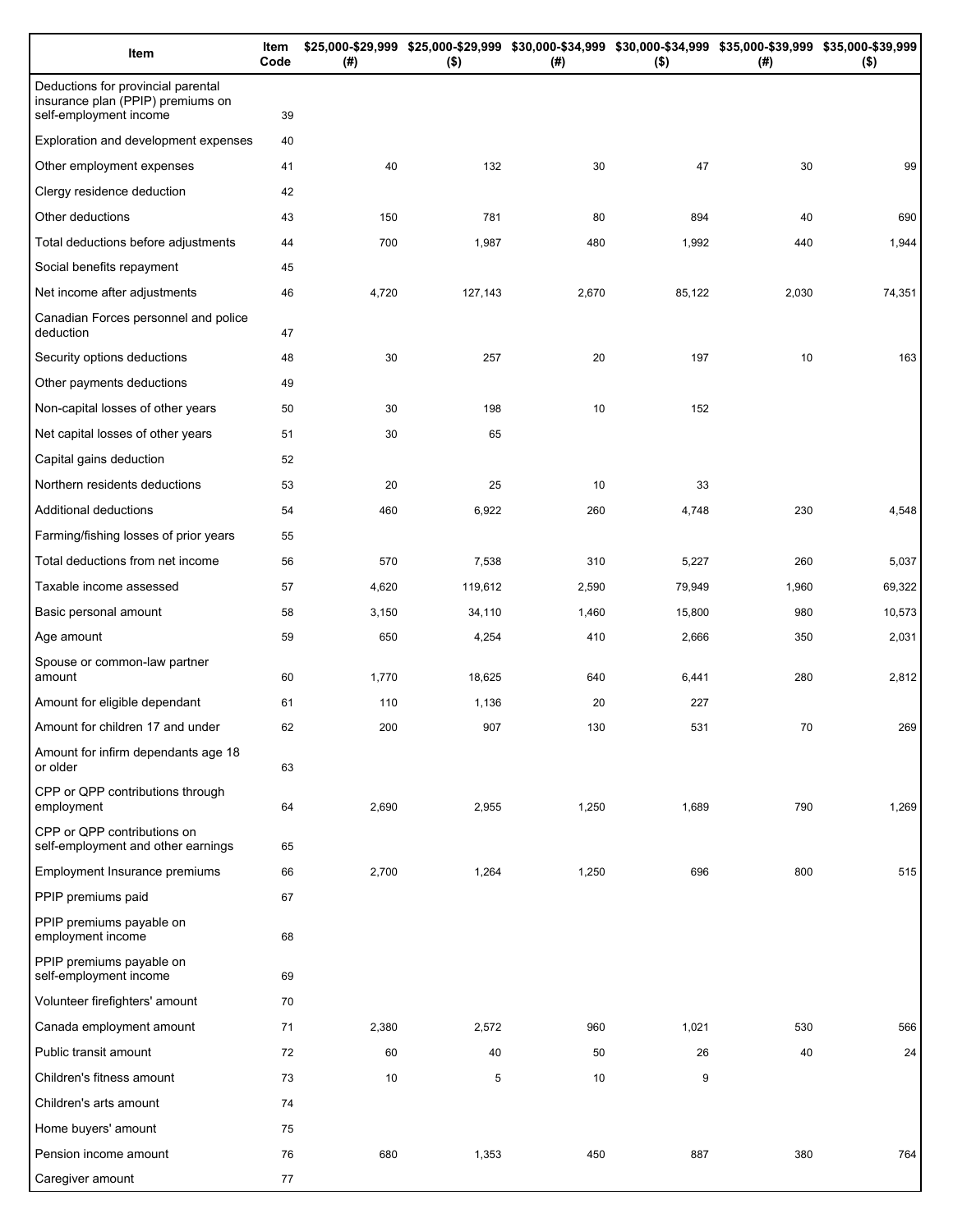| Item                                                                 | Item<br>Code | (#)   | \$25,000-\$29,999 \$25,000-\$29,999 \$30,000-\$34,999 \$30,000-\$34,999 \$35,000-\$39,999 \$35,000-\$39,999<br>$($ \$) | (#)   | $($ \$)        | (# )  | $($ \$) |
|----------------------------------------------------------------------|--------------|-------|------------------------------------------------------------------------------------------------------------------------|-------|----------------|-------|---------|
| Disability amount                                                    | 78           | 20    | 181                                                                                                                    | 10    | 78             | 20    | 121     |
| Disability amount transferred from a<br>dependant                    | 79           |       |                                                                                                                        |       |                |       |         |
| Interest paid on student loans                                       | 80           |       |                                                                                                                        | 10    | 11             | 10    | 8       |
| Tuition, education, and textbook<br>amounts                          | 81           | 60    | 500                                                                                                                    | 60    | 651            | 50    | 586     |
| Tuition, education, and textbook<br>amounts transferred from a child | 82           |       |                                                                                                                        |       |                |       |         |
| Amounts transferred from spouse or<br>common-law partner             | 83           | 60    | 371                                                                                                                    | 50    | 284            | 30    | 180     |
| Medical expenses                                                     | 84           | 110   | 423                                                                                                                    | 90    | 328            | 70    | 306     |
| Total tax credits on personal amounts                                | 85           | 3,640 | 10,312                                                                                                                 | 1,890 | 4,710          | 1,350 | 3,017   |
| Allowable charitable donations and<br>government gifts               | 86           | 220   | 174                                                                                                                    | 150   | 197            | 120   | 177     |
| Eligible cultural and ecological gifts                               | 87           |       |                                                                                                                        |       |                |       |         |
| Total tax credit on donations and gifts                              | 88           | 220   | 47                                                                                                                     | 150   | 55             | 120   | 49      |
| Total federal non-refundable tax credits                             | 89           | 3,760 | 10,359                                                                                                                 | 1,940 | 4,765          | 1,390 | 3,066   |
| Federal dividend tax credit                                          | 90           | 10    | 10                                                                                                                     | 10    | $\overline{1}$ | 20    | 4       |
| Overseas employment tax credit                                       | 91           |       |                                                                                                                        |       |                |       |         |
| Minimum tax carryover                                                | 92           |       |                                                                                                                        |       |                |       |         |
| Basic federal tax                                                    | 93           | 4,340 | 8,732                                                                                                                  | 2,510 | 7,823          | 1,930 | 7,865   |
| Federal Foreign Tax Credit                                           | 94           | 30    | 46                                                                                                                     | 20    | 20             | 20    | 32      |
| Federal Political contribution tax credit                            | 95           |       |                                                                                                                        |       |                |       |         |
| <b>Investment Tax Credit</b>                                         | 96           |       |                                                                                                                        |       |                |       |         |
| Labour-sponsored funds tax credit                                    | 97           |       |                                                                                                                        |       |                |       |         |
| Alternative minimum tax payable                                      | 98           |       |                                                                                                                        |       |                |       |         |
| Net federal tax                                                      | 99           | 4,330 | 9,791                                                                                                                  | 2,510 | 8,926          | 1,930 | 8,956   |
| CPP contributions on self-employment                                 | 100          |       |                                                                                                                        |       |                |       |         |
| Social Benefits repayment                                            | 101          |       |                                                                                                                        |       |                |       |         |
| <b>Net Provincial Tax</b>                                            | 102          | 2,420 | 2,332                                                                                                                  | 1,290 | 1,953          | 970   | 1,900   |
| Total tax payable                                                    | 103          | 4,420 | 12,130                                                                                                                 | 2,530 | 10,889         | 1,930 | 10,863  |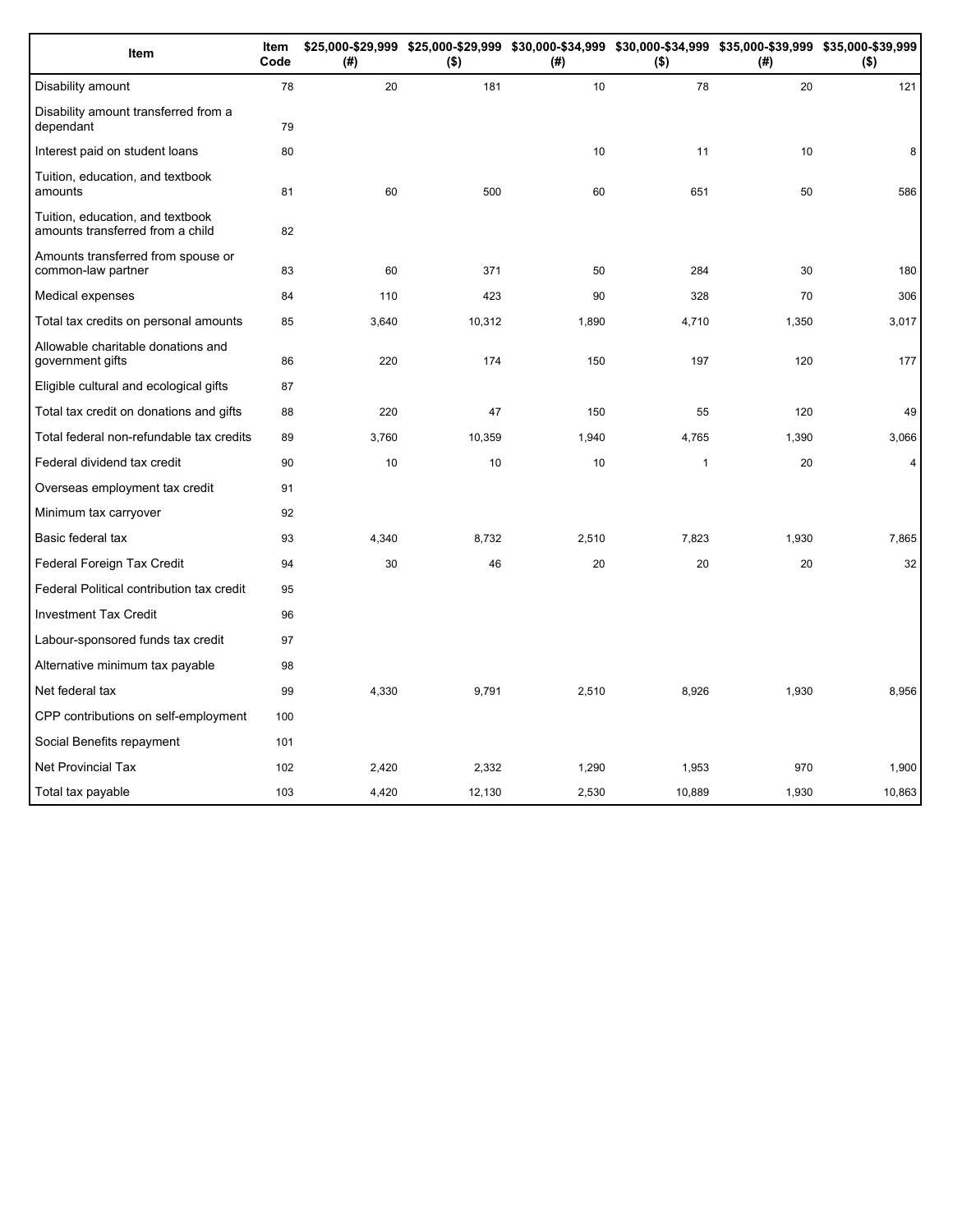| Item                                                                                           | Item<br>Code   | (#)   | \$40,000-\$44,999 \$40,000-\$44,999 \$45,000-\$49,999 \$45,000-\$49,999<br>$($ \$) | (#)   | $($ \$) | \$50,000-<br>\$54,999<br>(#) | \$50,000-<br>\$54,999<br>$($ \$) |
|------------------------------------------------------------------------------------------------|----------------|-------|------------------------------------------------------------------------------------|-------|---------|------------------------------|----------------------------------|
| Number of taxable returns                                                                      | $\mathbf{1}$   | 1,580 |                                                                                    | 1,280 |         | 1,040                        |                                  |
| Number of non-taxable returns                                                                  | 2              | 90    |                                                                                    | 80    |         | 70                           |                                  |
| Total number of returns                                                                        | 3              | 1,670 |                                                                                    | 1,350 |         | 1,110                        |                                  |
| Employment income                                                                              | 4              | 1,010 | 39,701                                                                             | 820   | 36,536  | 710                          | 34,907                           |
| Commissions (from employment)                                                                  | 5              |       |                                                                                    |       |         |                              |                                  |
| Other employment income                                                                        | 6              | 120   | 2,807                                                                              | 110   | 2,968   | 70                           | 2,549                            |
| Old Age Security pension (OASP)                                                                | $\overline{7}$ | 190   | 1,145                                                                              | 130   | 754     | 80                           | 471                              |
| CPP or QPP benefits                                                                            | 8              | 230   | 1,918                                                                              | 160   | 1,346   | 110                          | 912                              |
| Other pensions or superannuation                                                               | 9              | 230   | 6,174                                                                              | 160   | 5,224   | 110                          | 3,961                            |
| Elected split-pension amount                                                                   | 10             |       |                                                                                    |       |         |                              |                                  |
| Universal Child Care Benefit (UCCB)                                                            | 11             |       |                                                                                    |       |         |                              |                                  |
| Employment Insurance and other benefits                                                        | 12             | 20    | 255                                                                                | 20    | 149     | 10                           | 46                               |
| Taxable amount of dividends from taxable Canadian<br>corporations                              | 13             | 20    | 48                                                                                 | 20    | 38      | 20                           | 128                              |
| Interest and other investment income                                                           | 14             | 30    | 30                                                                                 | 30    | 90      | 20                           | 81                               |
| Net partnership income (Limited or non-active<br>partners only)                                | 15             | 20    | 394                                                                                |       |         |                              |                                  |
| Net rental income                                                                              | 16             | 20    | 103                                                                                | 10    | $-3$    |                              |                                  |
| Taxable capital gains                                                                          | 17             | 240   | 9,028                                                                              | 190   | 8,428   | 150                          | 6,935                            |
| Registered retirement savings plan income (RRSP)                                               | 18             | 70    | 1,483                                                                              | 60    | 1,162   | 30                           | 735                              |
| Other income                                                                                   | 19             | 120   | 2,430                                                                              | 90    | 1,531   | 80                           | 1,484                            |
| Net business income                                                                            | 20             | 80    | 2,966                                                                              | 70    | 2,875   | 50                           | 2,468                            |
| Net professional income                                                                        | 21             | 50    | 1,934                                                                              | 60    | 2,726   | 50                           | 2,759                            |
| Net commission income                                                                          | 22             |       |                                                                                    |       |         |                              |                                  |
| Net farming income                                                                             | 23             |       |                                                                                    |       |         |                              |                                  |
| Net fishing income                                                                             | 24             |       |                                                                                    |       |         |                              |                                  |
| Workers' compensation benefits                                                                 | 25             |       |                                                                                    |       |         |                              |                                  |
| Social assistance payments                                                                     | 26             |       |                                                                                    |       |         |                              |                                  |
| Net federal supplements                                                                        | 27             |       |                                                                                    |       |         |                              |                                  |
| Total income assessed                                                                          | 28             | 1,670 | 70,972                                                                             | 1,350 | 64,145  | 1,110                        | 58,118                           |
| Registered pension plan contributions (RPP)                                                    | 29             | 180   | 478                                                                                | 200   | 642     | 170                          | 544                              |
| <b>RRSP</b> deduction                                                                          | 30             | 60    | 267                                                                                | 70    | 388     | 50                           | 190                              |
| Deduction for elected split-pension amount                                                     | 31             |       |                                                                                    |       |         |                              |                                  |
| Annual union, professional, or like dues                                                       | 32             | 130   | 88                                                                                 | 140   | 93      | 130                          | 92                               |
| Child care expenses                                                                            | 33             | 20    | 42                                                                                 |       |         |                              |                                  |
| <b>Business investment loss</b>                                                                | 34             |       |                                                                                    |       |         |                              |                                  |
| Moving expenses                                                                                | 35             |       |                                                                                    |       |         |                              |                                  |
| Support payments made                                                                          | 36             | 10    | 187                                                                                |       |         |                              |                                  |
| Carrying charges and interest expenses                                                         | 37             | 30    | 13                                                                                 | 20    | 24      | 20                           | 50                               |
| Deductions for CPP/QPP contributions on<br>self-employment and other earnings                  | 38             |       |                                                                                    |       |         |                              |                                  |
| Deductions for provincial parental insurance plan<br>(PPIP) premiums on self-employment income | 39             |       |                                                                                    |       |         |                              |                                  |
| Exploration and development expenses                                                           | 40             |       |                                                                                    |       |         |                              |                                  |
| Other employment expenses                                                                      | 41             | 10    | 41                                                                                 | 10    | 58      | 20                           | 49                               |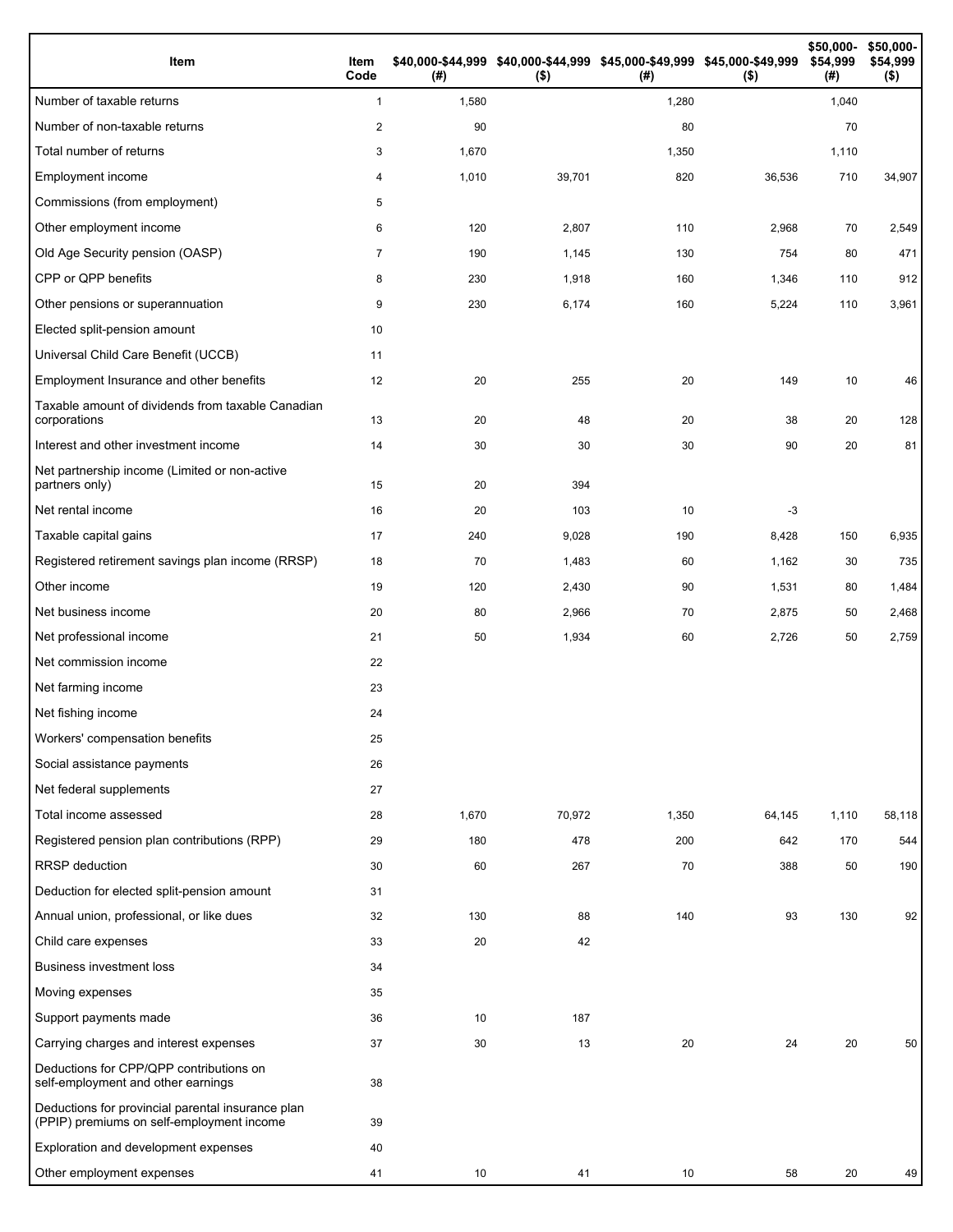| Item                                                                 | Item<br>Code | (# )  | \$40,000-\$44,999 \$40,000-\$44,999 \$45,000-\$49,999 \$45,000-\$49,999<br>$($ \$) | (#)   | $($ \$) | \$50,000-<br>\$54,999<br>(#) | \$50,000-<br>\$54,999<br>$($ \$) |
|----------------------------------------------------------------------|--------------|-------|------------------------------------------------------------------------------------|-------|---------|------------------------------|----------------------------------|
| Clergy residence deduction                                           | 42           |       |                                                                                    |       |         |                              |                                  |
| Other deductions                                                     | 43           | 40    | 696                                                                                | 30    | 1,119   | 30                           | 920                              |
| Total deductions before adjustments                                  | 44           | 400   | 1,856                                                                              | 380   | 2,504   | 310                          | 1,890                            |
| Social benefits repayment                                            | 45           |       |                                                                                    |       |         |                              |                                  |
| Net income after adjustments                                         | 46           | 1,670 | 69,116                                                                             | 1,340 | 61,647  | 1,100                        | 56,228                           |
| Canadian Forces personnel and police deduction                       | 47           |       |                                                                                    |       |         |                              |                                  |
| Security options deductions                                          | 48           |       |                                                                                    |       |         |                              |                                  |
| Other payments deductions                                            | 49           |       |                                                                                    |       |         |                              |                                  |
| Non-capital losses of other years                                    | 50           |       |                                                                                    |       |         |                              |                                  |
| Net capital losses of other years                                    | 51           | 20    | 145                                                                                |       |         |                              |                                  |
| Capital gains deduction                                              | 52           |       |                                                                                    |       |         |                              |                                  |
| Northern residents deductions                                        | 53           |       |                                                                                    |       |         |                              |                                  |
| Additional deductions                                                | 54           | 150   | 3,888                                                                              | 110   | 3,102   | 70                           | 2,620                            |
| Farming/fishing losses of prior years                                | 55           |       |                                                                                    |       |         |                              |                                  |
| Total deductions from net income                                     | 56           | 180   | 4,257                                                                              | 140   | 3,392   | 90                           | 2,992                            |
| Taxable income assessed                                              | 57           | 1,610 | 64,981                                                                             | 1,300 | 58,288  | 1,060                        | 53,242                           |
| Basic personal amount                                                | 58           | 670   | 7,278                                                                              | 560   | 6,093   | 410                          | 4,437                            |
| Age amount                                                           | 59           | 210   | 1,099                                                                              | 140   | 607     | 90                           | 352                              |
| Spouse or common-law partner amount                                  | 60           | 200   | 1,913                                                                              | 130   | 1,257   | 110                          | 1,003                            |
| Amount for eligible dependant                                        | 61           |       |                                                                                    |       |         |                              |                                  |
| Amount for children 17 and under                                     | 62           | 60    | 257                                                                                | 80    | 302     | 50                           | 179                              |
| Amount for infirm dependants age 18 or older                         | 63           |       |                                                                                    |       |         |                              |                                  |
| CPP or QPP contributions through employment                          | 64           | 650   | 1,180                                                                              | 530   | 1,092   | 420                          | 934                              |
| CPP or QPP contributions on self-employment and<br>other earnings    | 65           |       |                                                                                    |       |         |                              |                                  |
| Employment Insurance premiums                                        | 66           | 640   | 470                                                                                | 520   | 417     | 420                          | 340                              |
| PPIP premiums paid                                                   | 67           |       |                                                                                    |       |         |                              |                                  |
| PPIP premiums payable on employment income                           | 68           |       |                                                                                    |       |         |                              |                                  |
| PPIP premiums payable on self-employment income                      | 69           |       |                                                                                    |       |         |                              |                                  |
| Volunteer firefighters' amount                                       | 70           |       |                                                                                    |       |         |                              |                                  |
| Canada employment amount                                             | 71           | 400   | 416                                                                                | 360   | 385     | 270                          | 285                              |
| Public transit amount                                                | 72           | 30    | 24                                                                                 | 30    | 22      | 30                           | 23                               |
| Children's fitness amount                                            | 73           | 10    | 4                                                                                  | 10    | 5       | 10                           | 4                                |
| Children's arts amount                                               | 74           |       |                                                                                    |       |         |                              |                                  |
| Home buyers' amount                                                  | 75           |       |                                                                                    |       |         |                              |                                  |
| Pension income amount                                                | 76           | 230   | 455                                                                                | 160   | 322     | 110                          | 224                              |
| Caregiver amount                                                     | 77           |       |                                                                                    |       |         |                              |                                  |
| Disability amount                                                    | 78           |       |                                                                                    |       |         |                              |                                  |
| Disability amount transferred from a dependant                       | 79           |       |                                                                                    |       |         |                              |                                  |
| Interest paid on student loans                                       | 80           | 10    | 10                                                                                 | 10    | 8       | 10                           | 14                               |
| Tuition, education, and textbook amounts                             | 81           | 40    | 672                                                                                | 30    | 296     | 20                           | 337                              |
| Tuition, education, and textbook amounts transferred<br>from a child | 82           |       |                                                                                    |       |         |                              |                                  |
| Amounts transferred from spouse or common-law<br>partner             | 83           | 30    | 155                                                                                | 20    | 111     | 10                           | 61                               |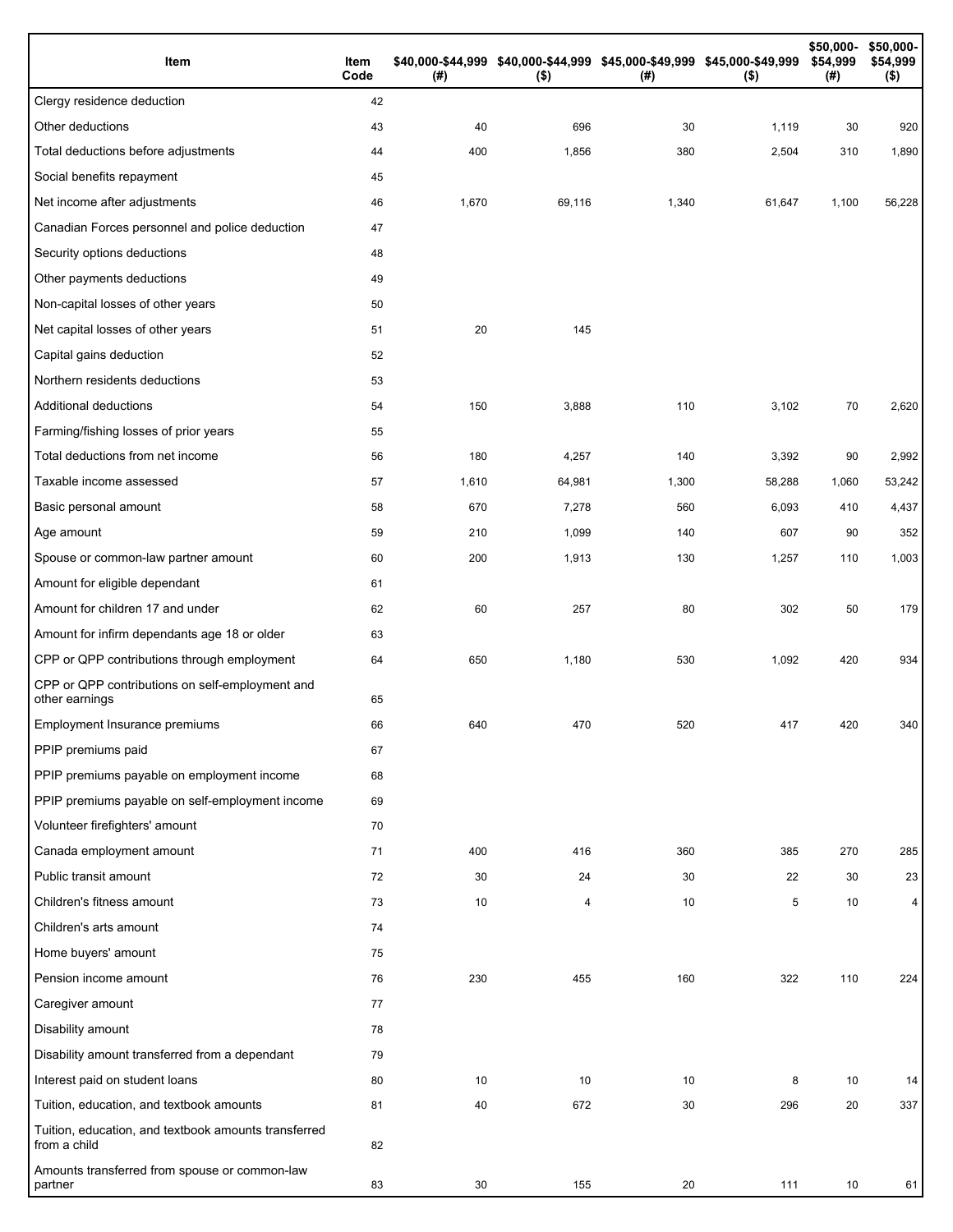| Item                                                | Item<br>Code | (#)   | \$40,000-\$44,999 \$40,000-\$44,999 \$45,000-\$49,999 \$45,000-\$49,999<br>$($ \$) | (#)   | $($ \$) | \$50,000-<br>\$54,999<br>(#) | \$50,000-<br>\$54,999<br>$($ \$) |
|-----------------------------------------------------|--------------|-------|------------------------------------------------------------------------------------|-------|---------|------------------------------|----------------------------------|
| Medical expenses                                    | 84           | 60    | 400                                                                                | 70    | 282     | 50                           | 247                              |
| Total tax credits on personal amounts               | 85           | 1,040 | 2,162                                                                              | 830   | 1,697   | 640                          | 1,290                            |
| Allowable charitable donations and government gifts | 86           | 100   | 118                                                                                | 120   | 138     | 120                          | 120                              |
| Eligible cultural and ecological gifts              | 87           |       |                                                                                    |       |         |                              |                                  |
| Total tax credit on donations and gifts             | 88           | 100   | 39                                                                                 | 120   | 38      | 120                          | 33                               |
| Total federal non-refundable tax credits            | 89           | 1,080 | 2,201                                                                              | 880   | 1,735   | 680                          | 1,323                            |
| Federal dividend tax credit                         | 90           | 20    | $\overline{7}$                                                                     | 20    | 6       | 20                           | 16                               |
| Overseas employment tax credit                      | 91           |       |                                                                                    |       |         |                              |                                  |
| Minimum tax carryover                               | 92           |       |                                                                                    |       |         |                              |                                  |
| Basic federal tax                                   | 93           | 1,580 | 8,014                                                                              | 1,280 | 7,599   | 1,050                        | 7,407                            |
| Federal Foreign Tax Credit                          | 94           | 20    | 46                                                                                 | 30    | 66      | 20                           | 49                               |
| Federal Political contribution tax credit           | 95           |       |                                                                                    |       |         |                              |                                  |
| <b>Investment Tax Credit</b>                        | 96           |       |                                                                                    |       |         |                              |                                  |
| Labour-sponsored funds tax credit                   | 97           |       |                                                                                    |       |         |                              |                                  |
| Alternative minimum tax payable                     | 98           |       |                                                                                    |       |         |                              |                                  |
| Net federal tax                                     | 99           | 1,580 | 9,145                                                                              | 1,280 | 8,795   | 1,040                        | 8,546                            |
| CPP contributions on self-employment                | 100          |       |                                                                                    |       |         |                              |                                  |
| Social Benefits repayment                           | 101          |       |                                                                                    |       |         |                              |                                  |
| Net Provincial Tax                                  | 102          | 850   | 2,080                                                                              | 680   | 1,916   | 600                          | 1,979                            |
| Total tax payable                                   | 103          | 1,580 | 11,237                                                                             | 1,280 | 10,719  | 1,040                        | 10,536                           |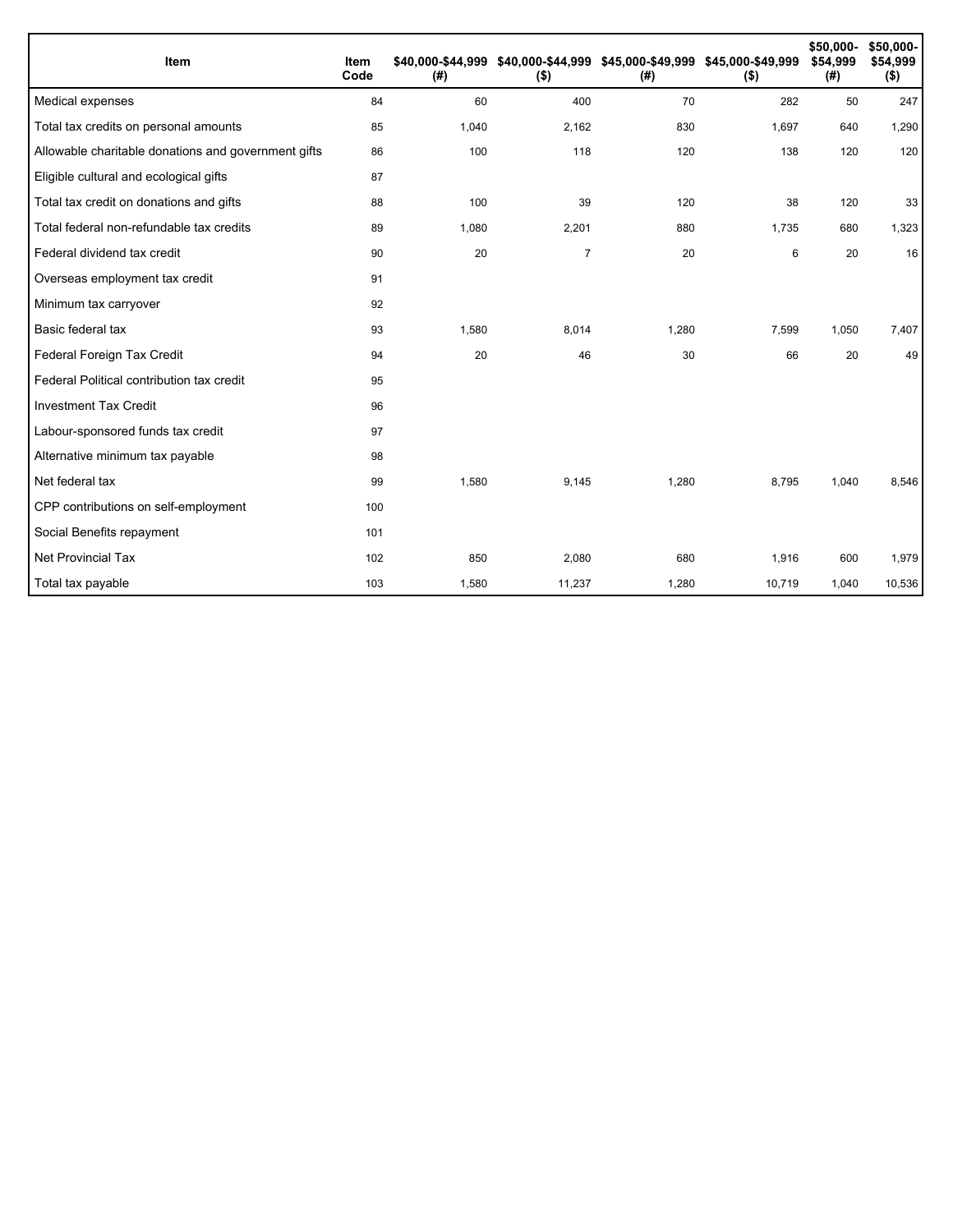| Item                                                                          | Item<br>Code   | (#) | $($ \$)        | (#)   | \$55,000-\$59,999 \$55,000-\$59,999 \$60,000-\$69,999 \$60,000-\$69,999 \$70,000-\$79,999 \$70,000-\$79,999<br>$($ \$) | (#)   | $($ \$) |
|-------------------------------------------------------------------------------|----------------|-----|----------------|-------|------------------------------------------------------------------------------------------------------------------------|-------|---------|
| Number of taxable returns                                                     | $\mathbf{1}$   | 920 |                | 1,510 |                                                                                                                        | 1,290 |         |
| Number of non-taxable returns                                                 | $\overline{2}$ | 50  |                | 80    |                                                                                                                        | 60    |         |
| Total number of returns                                                       | 3              | 960 |                | 1,590 |                                                                                                                        | 1,360 |         |
| Employment income                                                             | 4              | 640 | 34,415         | 1,170 | 70,307                                                                                                                 | 1,050 | 74,069  |
| Commissions (from employment)                                                 | 5              |     |                |       |                                                                                                                        |       |         |
| Other employment income                                                       | 6              | 50  | 1,420          | 140   | 4,566                                                                                                                  | 130   | 5,031   |
| Old Age Security pension (OASP)                                               | $\overline{7}$ | 60  | 308            | 60    | 332                                                                                                                    | 30    | 187     |
| CPP or QPP benefits                                                           | 8              | 80  | 591            | 80    | 660                                                                                                                    | 40    | 330     |
| Other pensions or superannuation                                              | 9              | 80  | 3,303          | 90    | 4,012                                                                                                                  | 40    | 2,108   |
| Elected split-pension amount                                                  | 10             |     |                |       |                                                                                                                        |       |         |
| Universal Child Care Benefit (UCCB)                                           | 11             |     |                |       |                                                                                                                        |       |         |
| Employment Insurance and other<br>benefits                                    | 12             |     |                | 20    | 109                                                                                                                    | 10    | 59      |
| Taxable amount of dividends from<br>taxable Canadian corporations             | 13             | 10  | $\overline{7}$ | 40    | 116                                                                                                                    | 50    | 124     |
| Interest and other investment income                                          | 14             | 30  | 29             | 60    | 101                                                                                                                    | 90    | 128     |
| Net partnership income (Limited or<br>non-active partners only)               | 15             | 20  | 701            | 20    | 862                                                                                                                    | 10    | 703     |
| Net rental income                                                             | 16             | 10  | 45             | 30    | $-15$                                                                                                                  | 30    | 30      |
| Taxable capital gains                                                         | 17             | 170 | 8,610          | 240   | 13,108                                                                                                                 | 180   | 9,986   |
| Registered retirement savings plan<br>income (RRSP)                           | 18             | 20  | 412            | 40    | 593                                                                                                                    | 50    | 621     |
| Other income                                                                  | 19             | 50  | 632            | 110   | 1,408                                                                                                                  | 130   | 1,960   |
| Net business income                                                           | 20             | 60  | 3,195          | 80    | 4,261                                                                                                                  | 60    | 3,634   |
| Net professional income                                                       | 21             | 30  | 1,611          | 40    | 2,034                                                                                                                  | 30    | 1,853   |
| Net commission income                                                         | 22             |     |                |       |                                                                                                                        |       |         |
| Net farming income                                                            | 23             |     |                |       |                                                                                                                        |       |         |
| Net fishing income                                                            | 24             |     |                |       |                                                                                                                        |       |         |
| Workers' compensation benefits                                                | 25             |     |                |       |                                                                                                                        |       |         |
| Social assistance payments                                                    | 26             |     |                |       |                                                                                                                        |       |         |
| Net federal supplements                                                       | 27             |     |                |       |                                                                                                                        |       |         |
| Total income assessed                                                         | 28             | 960 | 55,346         | 1,590 | 103,014                                                                                                                | 1,360 | 101,327 |
| Registered pension plan contributions<br>(RPP)                                | 29             | 180 | 621            | 430   | 1,738                                                                                                                  | 430   | 2,047   |
| RRSP deduction                                                                | 30             | 50  | 272            | 130   | 658                                                                                                                    | 170   | 973     |
| Deduction for elected split-pension<br>amount                                 | 31             |     |                |       |                                                                                                                        |       |         |
| Annual union, professional, or like<br>dues                                   | 32             | 120 | 99             | 230   | 226                                                                                                                    | 260   | 269     |
| Child care expenses                                                           | 33             |     |                | 20    | 73                                                                                                                     | 10    | 80      |
| <b>Business investment loss</b>                                               | 34             |     |                |       |                                                                                                                        |       |         |
| Moving expenses                                                               | 35             |     |                |       |                                                                                                                        |       |         |
| Support payments made                                                         | 36             |     |                |       |                                                                                                                        |       |         |
| Carrying charges and interest<br>expenses                                     | 37             | 30  | 78             | 40    | 22                                                                                                                     | 30    | 37      |
| Deductions for CPP/QPP contributions<br>on self-employment and other earnings | 38             |     |                |       |                                                                                                                        |       |         |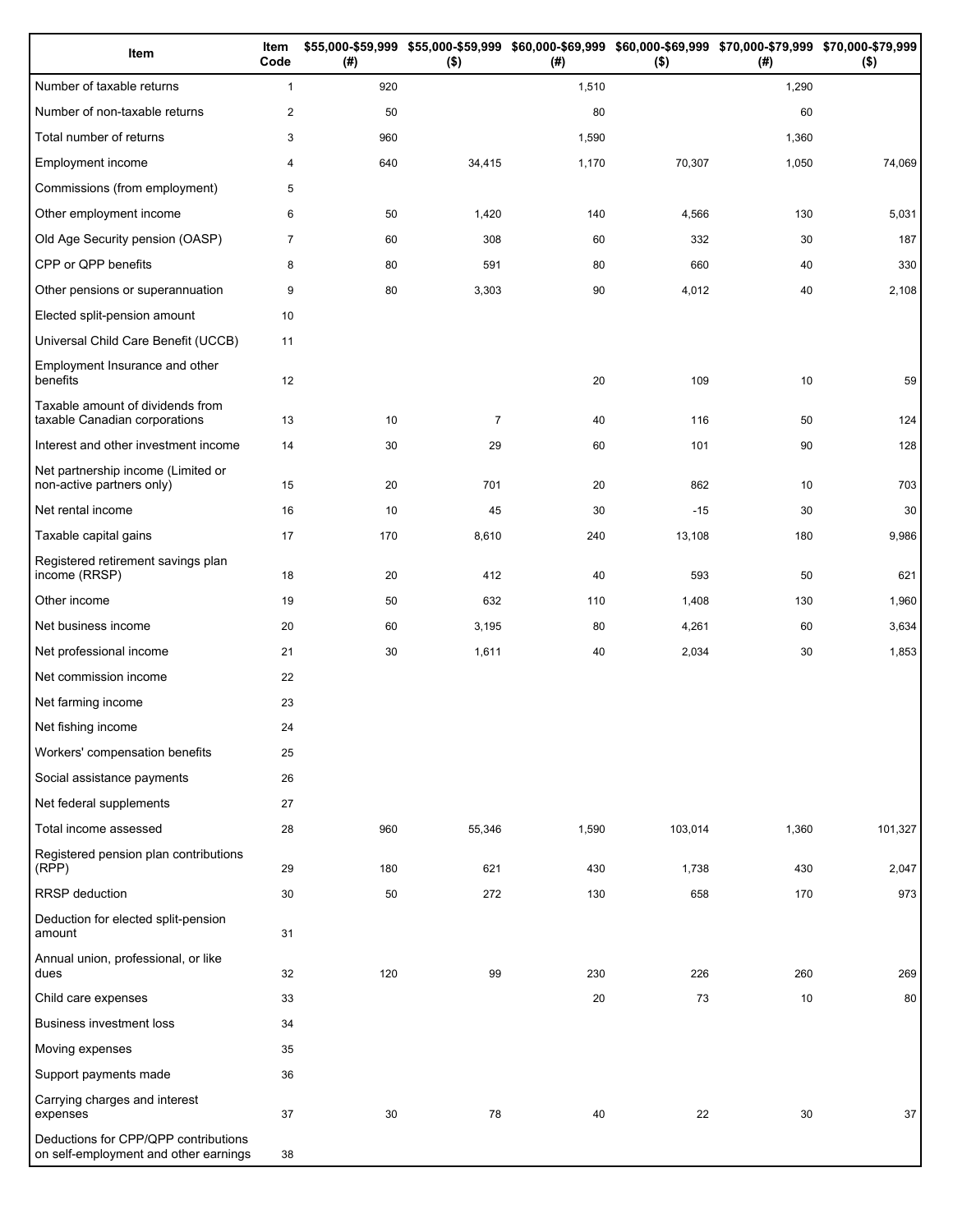| Item                                                                                              | Item<br>Code | (#) | \$55,000-\$59,999 \$55,000-\$59,999 \$60,000-\$69,999 \$60,000-\$69,999 \$70,000-\$79,999 \$70,000-\$79,999<br>$($ \$) | (#)   | $($ \$)        | (# )  | $($ \$) |
|---------------------------------------------------------------------------------------------------|--------------|-----|------------------------------------------------------------------------------------------------------------------------|-------|----------------|-------|---------|
| Deductions for provincial parental<br>insurance plan (PPIP) premiums on<br>self-employment income | 39           |     |                                                                                                                        |       |                |       |         |
| Exploration and development expenses                                                              | 40           |     |                                                                                                                        |       |                |       |         |
| Other employment expenses                                                                         | 41           | 20  | 33                                                                                                                     | 30    | 114            | 20    | 89      |
| Clergy residence deduction                                                                        | 42           |     |                                                                                                                        |       |                |       |         |
| Other deductions                                                                                  | 43           | 30  | 950                                                                                                                    | 50    | 1,477          | 50    | 2,178   |
| Total deductions before adjustments                                                               | 44           | 330 | 2,153                                                                                                                  | 650   | 4,489          | 650   | 5,758   |
| Social benefits repayment                                                                         | 45           |     |                                                                                                                        |       |                | 30    | 20      |
| Net income after adjustments                                                                      | 46           | 960 | 53,195                                                                                                                 | 1,570 | 98,532         | 1,340 | 95,584  |
| Canadian Forces personnel and police<br>deduction                                                 | 47           |     |                                                                                                                        |       |                |       |         |
| Security options deductions                                                                       | 48           | 10  | 105                                                                                                                    | 10    | 206            | 10    | 273     |
| Other payments deductions                                                                         | 49           |     |                                                                                                                        |       |                |       |         |
| Non-capital losses of other years                                                                 | 50           |     |                                                                                                                        |       |                |       |         |
| Net capital losses of other years                                                                 | 51           | 10  | 75                                                                                                                     | 20    | 93             | 10    | 229     |
| Capital gains deduction                                                                           | 52           |     |                                                                                                                        |       |                |       |         |
| Northern residents deductions                                                                     | 53           |     |                                                                                                                        |       |                |       |         |
| Additional deductions                                                                             | 54           | 70  | 2,298                                                                                                                  | 90    | 4,133          | 60    | 3,499   |
| Farming/fishing losses of prior years                                                             | 55           |     |                                                                                                                        |       |                |       |         |
| Total deductions from net income                                                                  | 56           | 110 | 2,627                                                                                                                  | 130   | 4,508          | 90    | 4,128   |
| Taxable income assessed                                                                           | 57           | 930 | 50,571                                                                                                                 | 1,530 | 94,025         | 1,310 | 91,458  |
| Basic personal amount                                                                             | 58           | 350 | 3,777                                                                                                                  | 640   | 6,867          | 560   | 6,068   |
| Age amount                                                                                        | 59           | 70  | 213                                                                                                                    | 70    | 148            | 40    | 43      |
| Spouse or common-law partner<br>amount                                                            | 60           | 90  | 923                                                                                                                    | 150   | 1,456          | 140   | 1,372   |
| Amount for eligible dependant                                                                     | 61           |     |                                                                                                                        |       |                |       |         |
| Amount for children 17 and under                                                                  | 62           | 50  | 182                                                                                                                    | 120   | 480            | 110   | 427     |
| Amount for infirm dependants age 18<br>or older                                                   | 63           |     |                                                                                                                        |       |                |       |         |
| CPP or QPP contributions through<br>employment                                                    | 64           | 390 | 855                                                                                                                    | 750   | 1,663          | 650   | 1,489   |
| CPP or QPP contributions on<br>self-employment and other earnings                                 | 65           |     |                                                                                                                        |       |                |       |         |
| Employment Insurance premiums                                                                     | 66           | 390 | 313                                                                                                                    | 750   | 603            | 680   | 561     |
| PPIP premiums paid                                                                                | 67           |     |                                                                                                                        |       |                |       |         |
| PPIP premiums payable on<br>employment income                                                     | 68           |     |                                                                                                                        |       |                |       |         |
| PPIP premiums payable on<br>self-employment income                                                | 69           |     |                                                                                                                        |       |                |       |         |
| Volunteer firefighters' amount                                                                    | 70           |     |                                                                                                                        |       |                |       |         |
| Canada employment amount                                                                          | 71           | 260 | 287                                                                                                                    | 530   | 576            | 490   | 532     |
| Public transit amount                                                                             | 72           | 20  | 17                                                                                                                     | 30    | 31             | 30    | 17      |
| Children's fitness amount                                                                         | 73           |     |                                                                                                                        | 30    | 16             | 20    | 11      |
| Children's arts amount                                                                            | 74           |     |                                                                                                                        | 10    | $\overline{7}$ |       |         |
| Home buyers' amount                                                                               | 75           |     |                                                                                                                        |       |                |       |         |
| Pension income amount                                                                             | 76           | 80  | 154                                                                                                                    | 90    | 170            | 40    | 83      |
| Caregiver amount                                                                                  | 77           |     |                                                                                                                        |       |                |       |         |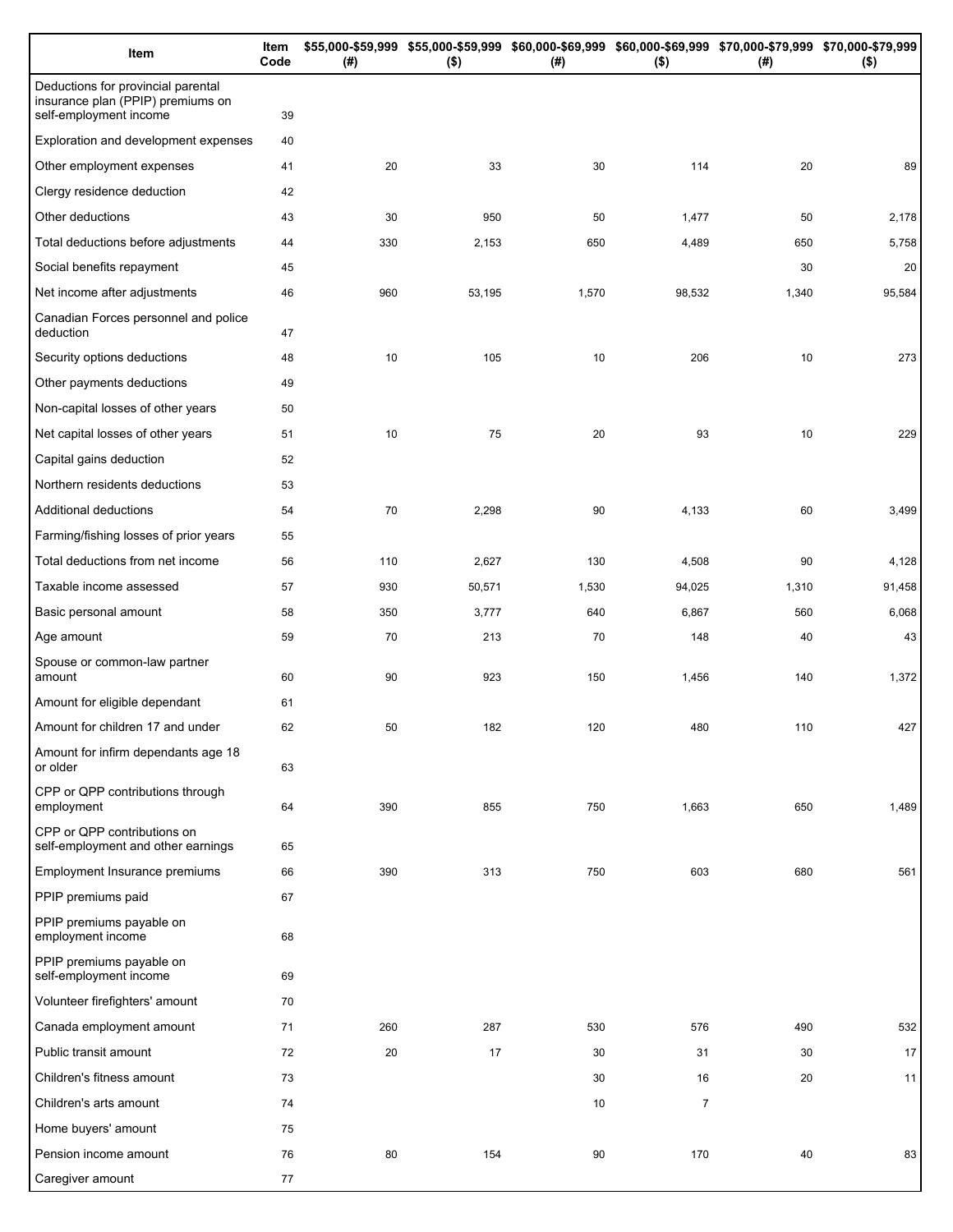| Item                                                                 | Item<br>Code | (# ) | \$55,000-\$59,999 \$55,000-\$59,999 \$60,000-\$69,999 \$60,000-\$69,999 \$70,000-\$79,999 \$70,000-\$79,999<br>$($ \$) | (#)   | $($ \$) | (#)   | $($ \$) |
|----------------------------------------------------------------------|--------------|------|------------------------------------------------------------------------------------------------------------------------|-------|---------|-------|---------|
| Disability amount                                                    | 78           |      |                                                                                                                        |       |         |       |         |
| Disability amount transferred from a<br>dependant                    | 79           |      |                                                                                                                        |       |         |       |         |
| Interest paid on student loans                                       | 80           |      |                                                                                                                        | 20    | 10      | 20    | 12      |
| Tuition, education, and textbook<br>amounts                          | 81           | 20   | 344                                                                                                                    | 30    | 486     | 30    | 344     |
| Tuition, education, and textbook<br>amounts transferred from a child | 82           |      |                                                                                                                        |       |         |       |         |
| Amounts transferred from spouse or<br>common-law partner             | 83           | 10   | 67                                                                                                                     |       |         | 10    | 45      |
| Medical expenses                                                     | 84           | 30   | 270                                                                                                                    | 40    | 206     | 20    | 119     |
| Total tax credits on personal amounts                                | 85           | 530  | 1,131                                                                                                                  | 960   | 1,935   | 830   | 1,693   |
| Allowable charitable donations and<br>government gifts               | 86           | 70   | 36                                                                                                                     | 130   | 422     | 140   | 157     |
| Eligible cultural and ecological gifts                               | 87           |      |                                                                                                                        |       |         |       |         |
| Total tax credit on donations and gifts                              | 88           | 70   | 9                                                                                                                      | 130   | 120     | 140   | 43      |
| Total federal non-refundable tax credits                             | 89           | 550  | 1,140                                                                                                                  | 970   | 2,054   | 840   | 1,735   |
| Federal dividend tax credit                                          | 90           | 10   | $\mathbf{1}$                                                                                                           | 40    | 17      | 60    | 18      |
| Overseas employment tax credit                                       | 91           |      |                                                                                                                        |       |         |       |         |
| Minimum tax carryover                                                | 92           |      |                                                                                                                        |       |         |       |         |
| Basic federal tax                                                    | 93           | 920  | 7,396                                                                                                                  | 1,510 | 14,237  | 1,300 | 14,587  |
| Federal Foreign Tax Credit                                           | 94           | 20   | 75                                                                                                                     | 30    | 112     | 40    | 195     |
| Federal Political contribution tax credit                            | 95           |      |                                                                                                                        |       |         |       |         |
| <b>Investment Tax Credit</b>                                         | 96           |      |                                                                                                                        |       |         |       |         |
| Labour-sponsored funds tax credit                                    | 97           |      |                                                                                                                        |       |         |       |         |
| Alternative minimum tax payable                                      | 98           |      |                                                                                                                        |       |         |       |         |
| Net federal tax                                                      | 99           | 920  | 8,552                                                                                                                  | 1,510 | 16,508  | 1,290 | 16,693  |
| CPP contributions on self-employment                                 | 100          |      |                                                                                                                        |       |         |       |         |
| Social Benefits repayment                                            | 101          |      |                                                                                                                        |       |         | 30    | 20      |
| <b>Net Provincial Tax</b>                                            | 102          | 520  | 1,883                                                                                                                  | 860   | 3,753   | 760   | 3,978   |
| Total tax payable                                                    | 103          | 920  | 10,437                                                                                                                 | 1,510 | 20,269  | 1,290 | 20,705  |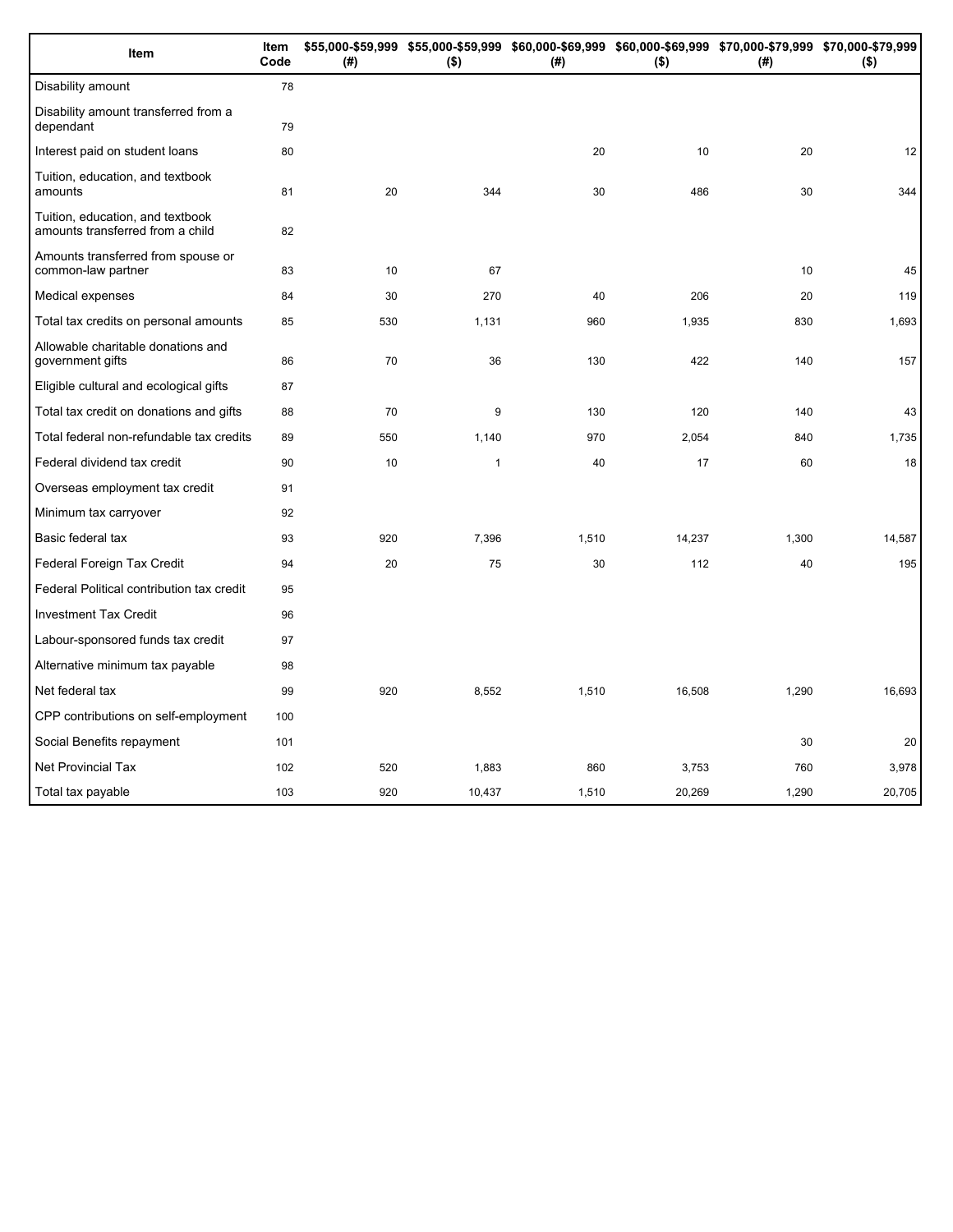| Item                                                              | Item<br>Code   | (# )  | $($ \$) | (#) | $($ \$) | \$80,000-\$89,999 \$80,000-\$89,999 \$90,000-\$99,999 \$90,000-\$99,999 \$100,000-\$149,999 \$100,000-\$149,999<br>(#) | $($ \$) |
|-------------------------------------------------------------------|----------------|-------|---------|-----|---------|------------------------------------------------------------------------------------------------------------------------|---------|
| Number of taxable returns                                         | $\mathbf{1}$   | 980   |         | 800 |         | 2,800                                                                                                                  |         |
| Number of non-taxable returns                                     | $\mathbf{2}$   | 60    |         | 60  |         | 180                                                                                                                    |         |
| Total number of returns                                           | 3              | 1,030 |         | 860 |         | 2,980                                                                                                                  |         |
| Employment income                                                 | $\overline{4}$ | 800   | 64,465  | 680 | 61,117  | 2,300                                                                                                                  | 264,299 |
| Commissions (from employment)                                     | 5              |       |         |     |         | 10                                                                                                                     | 593     |
| Other employment income                                           | 6              | 100   | 3,941   | 80  | 3,604   | 240                                                                                                                    | 16,808  |
| Old Age Security pension (OASP)                                   | $\overline{7}$ | 10    | 69      |     |         |                                                                                                                        |         |
| CPP or QPP benefits                                               | 8              | 20    | 165     |     |         | 20                                                                                                                     | 160     |
| Other pensions or superannuation                                  | 9              | 30    | 1,244   | 10  | 518     | 30                                                                                                                     | 938     |
| Elected split-pension amount                                      | 10             |       |         |     |         |                                                                                                                        |         |
| Universal Child Care Benefit<br>(UCCB)                            | 11             |       |         |     |         | 20                                                                                                                     | 21      |
| Employment Insurance and other<br>benefits                        | 12             | 20    | 104     | 10  | 142     | 20                                                                                                                     | 115     |
| Taxable amount of dividends from<br>taxable Canadian corporations | 13             | 40    | 169     | 30  | 76      | 180                                                                                                                    | 769     |
| Interest and other investment<br>income                           | 14             | 80    | 89      | 70  | 94      | 330                                                                                                                    | 498     |
| Net partnership income (Limited<br>or non-active partners only)   | 15             |       |         | 10  | 856     | 40                                                                                                                     | 1,776   |
| Net rental income                                                 | 16             | 40    | $-27$   | 40  | 40      | 160                                                                                                                    | 244     |
| Taxable capital gains                                             | 17             | 160   | 10,820  | 110 | 9,124   | 430                                                                                                                    | 37,316  |
| Registered retirement savings<br>plan income (RRSP)               | 18             | 30    | 432     | 20  | 259     | 80                                                                                                                     | 619     |
| Other income                                                      | 19             | 90    | 634     | 60  | 742     | 220                                                                                                                    | 3,443   |
| Net business income                                               | 20             | 50    | 3,420   | 40  | 2,859   | 210                                                                                                                    | 23,626  |
| Net professional income                                           | 21             | 20    | 1,356   | 20  | 1,609   | 80                                                                                                                     | 8,329   |
| Net commission income                                             | 22             |       |         |     |         |                                                                                                                        |         |
| Net farming income                                                | 23             |       |         |     |         |                                                                                                                        |         |
| Net fishing income                                                | 24             |       |         |     |         |                                                                                                                        |         |
| Workers' compensation benefits                                    | 25             |       |         |     |         |                                                                                                                        |         |
| Social assistance payments                                        | 26             |       |         |     |         |                                                                                                                        |         |
| Net federal supplements                                           | 27             |       |         |     |         |                                                                                                                        |         |
| Total income assessed                                             | 28             | 1,030 | 87,516  | 860 | 81,642  | 2,980                                                                                                                  | 360,609 |
| Registered pension plan<br>contributions (RPP)                    | 29             | 370   | 1,947   | 300 | 1,734   | 1,100                                                                                                                  | 8,256   |
| RRSP deduction                                                    | 30             | 140   | 845     | 110 | 776     | 500                                                                                                                    | 3,562   |
| Deduction for elected<br>split-pension amount                     | 31             |       |         |     |         |                                                                                                                        |         |
| Annual union, professional, or like<br>dues                       | 32             | 200   | 226     | 170 | 201     | 480                                                                                                                    | 559     |
| Child care expenses                                               | 33             | 10    | 62      | 10  | 53      | 30                                                                                                                     | 166     |
| Business investment loss                                          | 34             |       |         |     |         |                                                                                                                        |         |
| Moving expenses                                                   | 35             |       |         |     |         |                                                                                                                        |         |
| Support payments made                                             | 36             |       |         |     |         | 20                                                                                                                     | 676     |
| Carrying charges and interest<br>expenses                         | 37             | 20    | 68      | 30  | 43      | 140                                                                                                                    | 326     |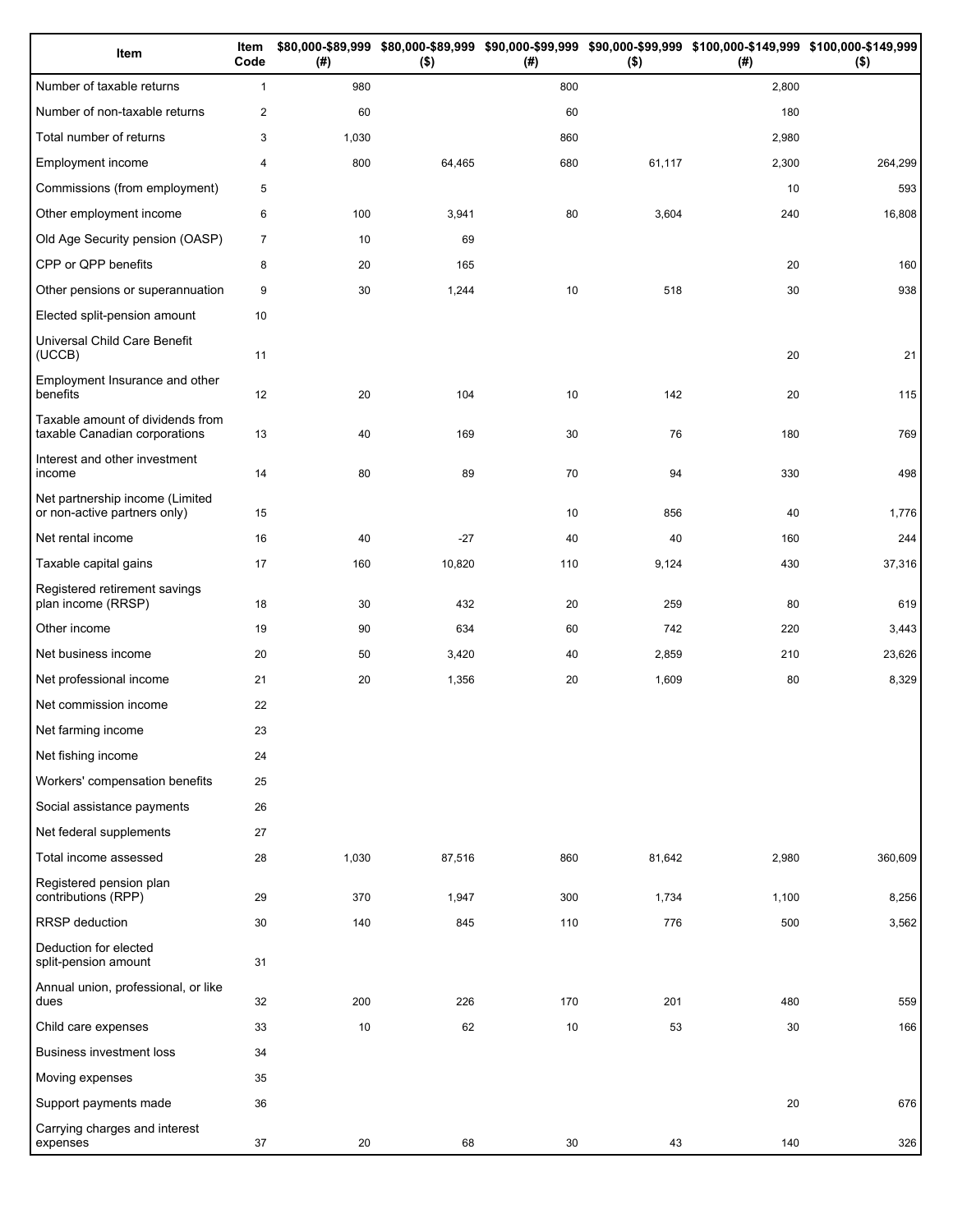| Item                                                                                              | Item<br>Code | (# )  | $($ \$) | (# ) | $($ \$) | \$80,000-\$89,999 \$80,000-\$89,999 \$90,000-\$99,999 \$90,000-\$99,999 \$100,000-\$149,999 \$100,000-\$149,999<br>(#) | $($ \$) |
|---------------------------------------------------------------------------------------------------|--------------|-------|---------|------|---------|------------------------------------------------------------------------------------------------------------------------|---------|
| Deductions for CPP/QPP<br>contributions on self-employment<br>and other earnings                  | 38           |       |         |      |         |                                                                                                                        |         |
| Deductions for provincial parental<br>insurance plan (PPIP) premiums<br>on self-employment income | 39           |       |         |      |         |                                                                                                                        |         |
| Exploration and development<br>expenses                                                           | 40           |       |         |      |         |                                                                                                                        |         |
| Other employment expenses                                                                         | 41           | 20    | 195     | 20   | 116     | 60                                                                                                                     | 545     |
| Clergy residence deduction                                                                        | 42           |       |         |      |         |                                                                                                                        |         |
| Other deductions                                                                                  | 43           | 50    | 2,301   | 50   | 2,348   | 180                                                                                                                    | 13,965  |
| Total deductions before<br>adjustments                                                            | 44           | 520   | 5,791   | 430  | 5,500   | 1,540                                                                                                                  | 28,232  |
| Social benefits repayment                                                                         | 45           | 20    | 26      |      |         |                                                                                                                        |         |
| Net income after adjustments                                                                      | 46           | 1,020 | 81,717  | 850  | 76,134  | 2,920                                                                                                                  | 332,617 |
| Canadian Forces personnel and<br>police deduction                                                 | 47           |       |         |      |         |                                                                                                                        |         |
| Security options deductions                                                                       | 48           | 20    | 342     |      |         | 50                                                                                                                     | 1,574   |
| Other payments deductions                                                                         | 49           |       |         |      |         |                                                                                                                        |         |
| Non-capital losses of other years                                                                 | 50           |       |         |      |         |                                                                                                                        |         |
| Net capital losses of other years                                                                 | 51           |       |         |      |         | 40                                                                                                                     | 285     |
| Capital gains deduction                                                                           | 52           |       |         |      |         |                                                                                                                        |         |
| Northern residents deductions                                                                     | 53           |       |         |      |         |                                                                                                                        |         |
| Additional deductions                                                                             | 54           | 60    | 3,382   | 60   | 4,413   | 170                                                                                                                    | 15,113  |
| Farming/fishing losses of prior<br>years                                                          | 55           |       |         |      |         |                                                                                                                        |         |
| Total deductions from net income                                                                  | 56           | 90    | 3,853   | 70   | 4,753   | 260                                                                                                                    | 17,524  |
| Taxable income assessed                                                                           | 57           | 990   | 77,877  | 820  | 71,385  | 2,840                                                                                                                  | 315,228 |
| Basic personal amount                                                                             | 58           | 420   | 4,545   | 330  | 3,571   | 1,190                                                                                                                  | 12,900  |
| Age amount                                                                                        | 59           |       |         |      |         |                                                                                                                        |         |
| Spouse or common-law partner<br>amount                                                            | 60           | 130   | 1,192   | 110  | 1,025   | 350                                                                                                                    | 3,147   |
| Amount for eligible dependant                                                                     | 61           |       |         |      |         | 30                                                                                                                     | 264     |
| Amount for children 17 and under                                                                  | 62           | 100   | 392     | 100  | 402     | 370                                                                                                                    | 1,488   |
| Amount for infirm dependants age<br>18 or older                                                   | 63           |       |         |      |         |                                                                                                                        |         |
| CPP or QPP contributions<br>through employment                                                    | 64           | 500   | 1,129   | 420  | 937     | 1,390                                                                                                                  | 3,172   |
| CPP or QPP contributions on<br>self-employment and other<br>earnings                              | 65           |       |         |      |         |                                                                                                                        |         |
| Employment Insurance premiums                                                                     | 66           | 530   | 429     | 440  | 360     | 1,470                                                                                                                  | 1,215   |
| PPIP premiums paid                                                                                | 67           |       |         |      |         |                                                                                                                        |         |
| PPIP premiums payable on<br>employment income                                                     | 68           |       |         |      |         |                                                                                                                        |         |
| PPIP premiums payable on<br>self-employment income                                                | 69           |       |         |      |         |                                                                                                                        |         |
| Volunteer firefighters' amount                                                                    | 70           |       |         |      |         |                                                                                                                        |         |
| Canada employment amount                                                                          | 71           | 390   | 424     | 310  | 339     | 1,120                                                                                                                  | 1,220   |
| Public transit amount                                                                             | 72           | 20    | 13      |      |         | 40                                                                                                                     | 27      |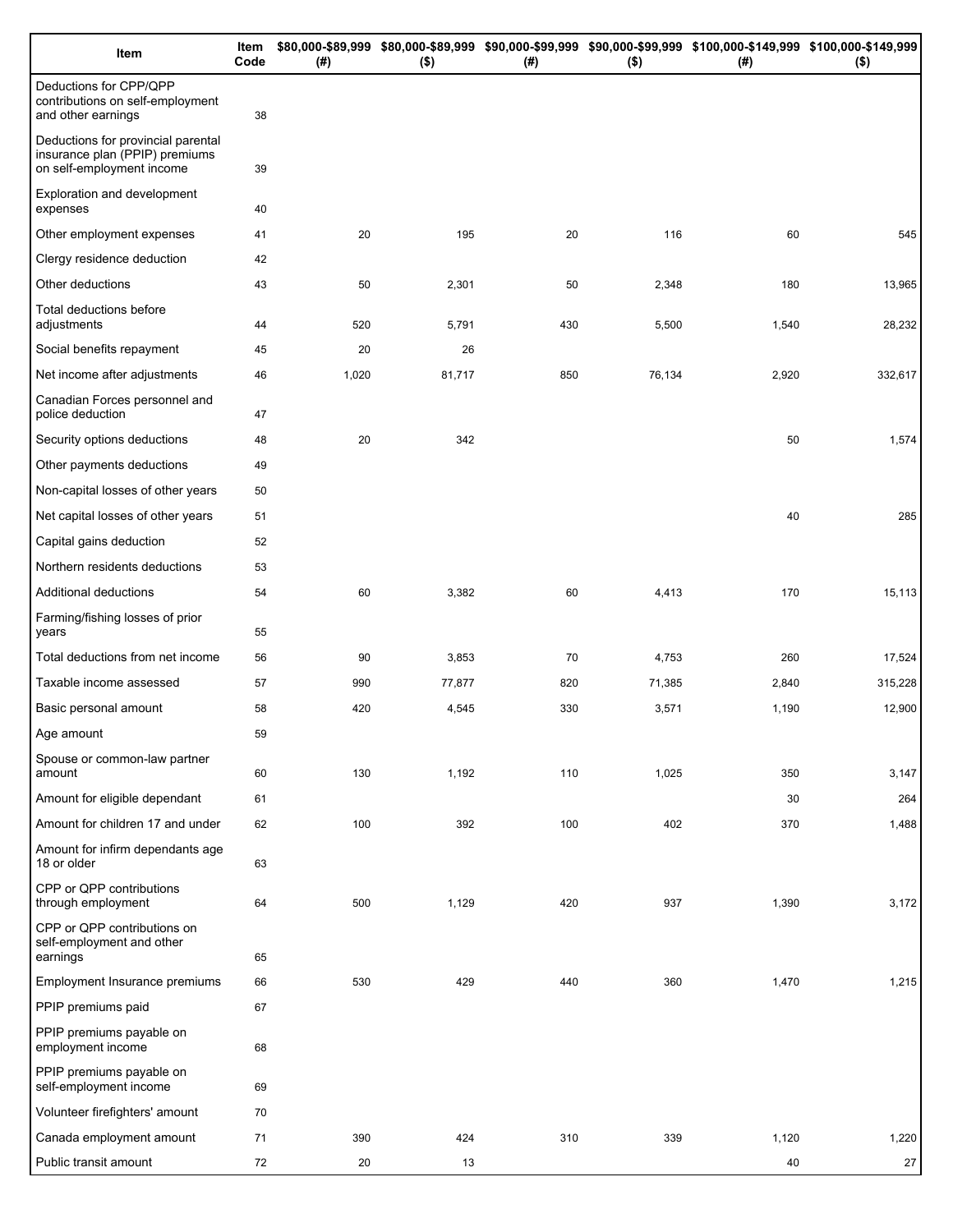| Item                                                                 | Item<br>Code | (# ) | $($ \$) | (# ) | $($ \$) | \$80,000-\$89,999 \$80,000-\$89,999 \$90,000-\$99,999 \$90,000-\$99,999 \$100,000-\$149,999 \$100,000-\$149,999<br>(#) | $($ \$) |
|----------------------------------------------------------------------|--------------|------|---------|------|---------|------------------------------------------------------------------------------------------------------------------------|---------|
| Children's fitness amount                                            | 73           | 20   | 12      | 20   | 15      | 150                                                                                                                    | 98      |
| Children's arts amount                                               | 74           | 10   | 6       | 20   | 10      | 70                                                                                                                     | 39      |
| Home buyers' amount                                                  | 75           |      |         |      |         |                                                                                                                        |         |
| Pension income amount                                                | 76           | 20   | 48      |      |         | 30                                                                                                                     | 51      |
| Caregiver amount                                                     | 77           |      |         |      |         |                                                                                                                        |         |
| Disability amount                                                    | 78           |      |         |      |         |                                                                                                                        |         |
| Disability amount transferred from<br>a dependant                    | 79           |      |         |      |         |                                                                                                                        |         |
| Interest paid on student loans                                       | 80           |      |         |      |         | 10                                                                                                                     | 15      |
| Tuition, education, and textbook<br>amounts                          | 81           | 10   | 140     | 10   | 133     | 30                                                                                                                     | 316     |
| Tuition, education, and textbook<br>amounts transferred from a child | 82           | 20   | 82      | 10   | 71      | 60                                                                                                                     | 350     |
| Amounts transferred from spouse<br>or common-law partner             | 83           |      |         |      |         | 30                                                                                                                     | 107     |
| Medical expenses                                                     | 84           | 30   | 107     | 20   | 61      | 80                                                                                                                     | 468     |
| Total tax credits on personal<br>amounts                             | 85           | 620  | 1,297   | 520  | 1,058   | 1,800                                                                                                                  | 3,755   |
| Allowable charitable donations<br>and government gifts               | 86           | 120  | 202     | 110  | 135     | 480                                                                                                                    | 999     |
| Eligible cultural and ecological<br>gifts                            | 87           |      |         |      |         |                                                                                                                        |         |
| Total tax credit on donations and<br>gifts                           | 88           | 120  | 56      | 110  | 37      | 470                                                                                                                    | 275     |
| Total federal non-refundable tax<br>credits                          | 89           | 630  | 1,353   | 530  | 1,095   | 1,830                                                                                                                  | 4,029   |
| Federal dividend tax credit                                          | 90           | 40   | 23      | 30   | 11      | 190                                                                                                                    | 110     |
| Overseas employment tax credit                                       | 91           |      |         |      |         |                                                                                                                        |         |
| Minimum tax carryover                                                | 92           |      |         |      |         |                                                                                                                        |         |
| Basic federal tax                                                    | 93           | 980  | 12,886  | 810  | 12,391  | 2,800                                                                                                                  | 60,309  |
| Federal Foreign Tax Credit                                           | 94           | 30   | 123     | 30   | 228     | 100                                                                                                                    | 479     |
| Federal Political contribution tax<br>credit                         | 95           |      |         |      |         |                                                                                                                        |         |
| <b>Investment Tax Credit</b>                                         | 96           |      |         |      |         |                                                                                                                        |         |
| Labour-sponsored funds tax credit                                    | 97           |      |         |      |         |                                                                                                                        |         |
| Alternative minimum tax payable                                      | 98           |      |         |      |         |                                                                                                                        |         |
| Net federal tax                                                      | 99           | 980  | 14,956  | 800  | 14,272  | 2,790                                                                                                                  | 70,718  |
| CPP contributions on<br>self-employment                              | 100          |      |         |      |         |                                                                                                                        |         |
| Social Benefits repayment                                            | 101          | 20   | 26      |      |         |                                                                                                                        |         |
| Net Provincial Tax                                                   | 102          | 560  | 3,481   | 460  | 3,448   | 1,550                                                                                                                  | 16,840  |
| Total tax payable                                                    | 103          | 980  | 18,462  | 800  | 17,748  | 2,800                                                                                                                  | 87,623  |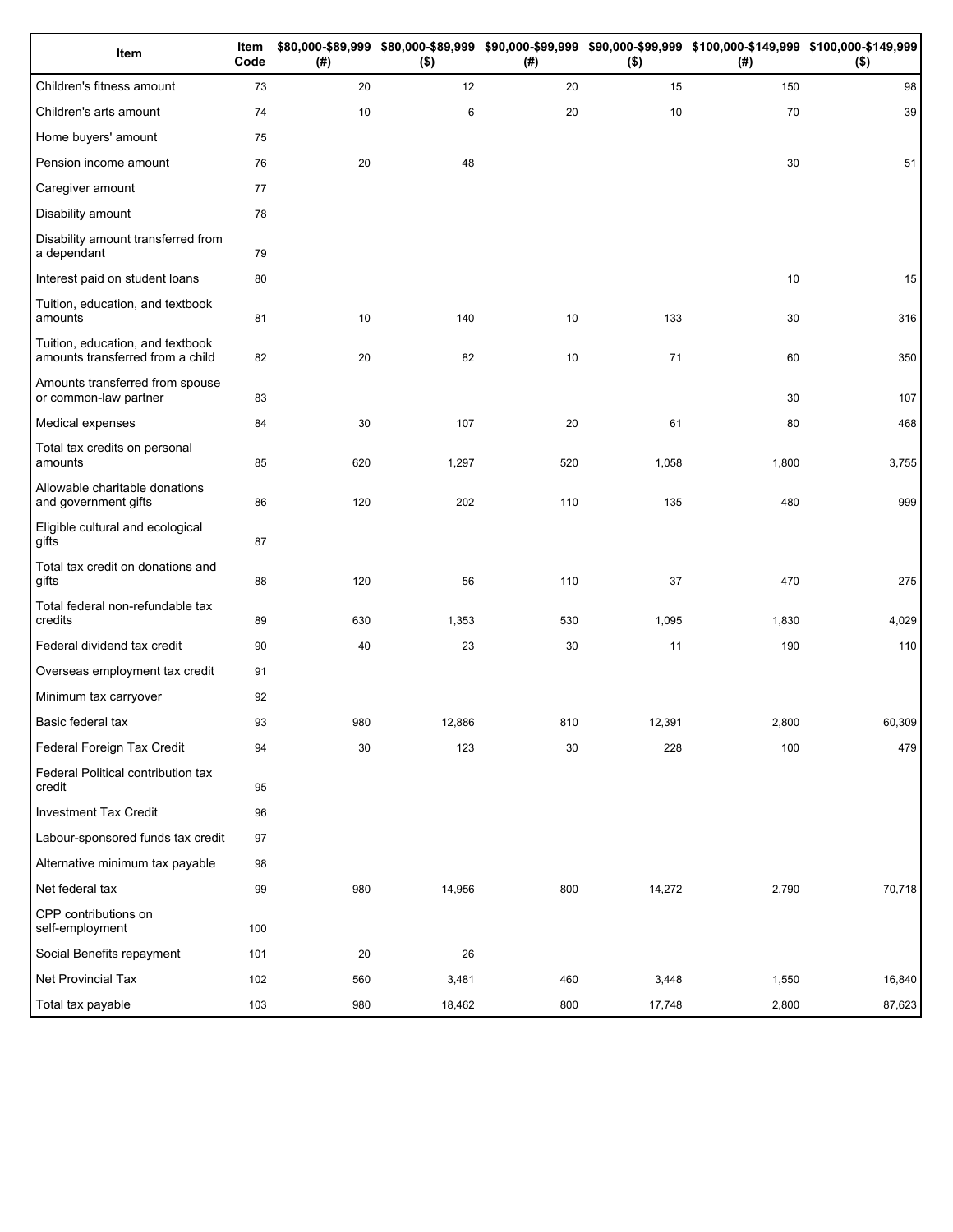| Item                                                                                           | Item<br>Code   | (# )  | \$150,000-\$249,999 \$150,000-\$249,999<br>$($ \$) | \$250,000<br>and<br>over (#) | \$250,000<br>and<br>over (\$) |
|------------------------------------------------------------------------------------------------|----------------|-------|----------------------------------------------------|------------------------------|-------------------------------|
| Number of taxable returns                                                                      | 1              | 1,830 |                                                    | 1,780                        |                               |
| Number of non-taxable returns                                                                  | $\mathbf{2}$   | 130   |                                                    | 90                           |                               |
| Total number of returns                                                                        | 3              | 1,960 |                                                    | 1,860                        |                               |
| Employment income                                                                              | 4              | 1,550 | 280,524                                            | 1,480                        | 863,442                       |
| Commissions (from employment)                                                                  | 5              |       |                                                    |                              |                               |
| Other employment income                                                                        | 6              | 170   | 20,998                                             | 120                          | 31,081                        |
| Old Age Security pension (OASP)                                                                | $\overline{7}$ |       |                                                    |                              |                               |
| CPP or QPP benefits                                                                            | 8              | 10    | 94                                                 |                              |                               |
| Other pensions or superannuation                                                               | 9              | 30    | 1,129                                              |                              |                               |
| Elected split-pension amount                                                                   | 10             |       |                                                    |                              |                               |
| Universal Child Care Benefit (UCCB)                                                            | 11             |       |                                                    |                              |                               |
| Employment Insurance and other benefits                                                        | 12             |       |                                                    |                              |                               |
| Taxable amount of dividends from taxable Canadian corporations                                 | 13             | 80    | 781                                                | 30                           | 763                           |
| Interest and other investment income                                                           | 14             | 110   | 254                                                | 30                           | 198                           |
| Net partnership income (Limited or non-active partners only)                                   | 15             | 20    | 1,590                                              | 50                           | 25,397                        |
| Net rental income                                                                              | 16             | 70    | 63                                                 | 10                           | 18                            |
| Taxable capital gains                                                                          | 17             | 260   | 36,225                                             | 270                          | 168,464                       |
| Registered retirement savings plan income (RRSP)                                               | 18             |       |                                                    |                              |                               |
| Other income                                                                                   | 19             | 100   | 4,964                                              | 70                           | 13,148                        |
| Net business income                                                                            | 20             | 110   | 17,696                                             | 110                          | 57,167                        |
| Net professional income                                                                        | 21             | 60    | 9,290                                              | 70                           | 35,635                        |
| Net commission income                                                                          | 22             |       |                                                    |                              |                               |
| Net farming income                                                                             | 23             |       |                                                    |                              |                               |
| Net fishing income                                                                             | 24             |       |                                                    |                              |                               |
| Workers' compensation benefits                                                                 | 25             |       |                                                    |                              |                               |
| Social assistance payments                                                                     | 26             |       |                                                    |                              |                               |
| Net federal supplements                                                                        | 27             |       |                                                    |                              |                               |
| Total income assessed                                                                          | 28             | 1,960 | 374,738                                            | 1,860                        | 1,200,069                     |
| Registered pension plan contributions (RPP)                                                    | 29             | 590   | 5,820                                              | 420                          | 5,198                         |
| <b>RRSP</b> deduction                                                                          | 30             | 180   | 2,276                                              | 110                          | 2,181                         |
| Deduction for elected split-pension amount                                                     | 31             |       |                                                    |                              |                               |
| Annual union, professional, or like dues                                                       | 32             | 160   | 214                                                | 120                          | 271                           |
| Child care expenses                                                                            | 33             |       |                                                    |                              |                               |
| <b>Business investment loss</b>                                                                | 34             |       |                                                    |                              |                               |
| Moving expenses                                                                                | 35             |       |                                                    |                              |                               |
| Support payments made                                                                          | 36             | 10    | 916                                                |                              |                               |
| Carrying charges and interest expenses                                                         | 37             | 60    | 303                                                | 40                           | 215                           |
| Deductions for CPP/QPP contributions on self-employment and other earnings                     | 38             |       |                                                    |                              |                               |
| Deductions for provincial parental insurance plan (PPIP) premiums on<br>self-employment income | 39             |       |                                                    |                              |                               |
| Exploration and development expenses                                                           | 40             |       |                                                    |                              |                               |
| Other employment expenses                                                                      | 41             | 20    | 267                                                | 10                           | 125                           |
| Clergy residence deduction                                                                     | 42             |       |                                                    |                              |                               |
| Other deductions                                                                               | 43             | 210   | 28,571                                             | 270                          | 96,990                        |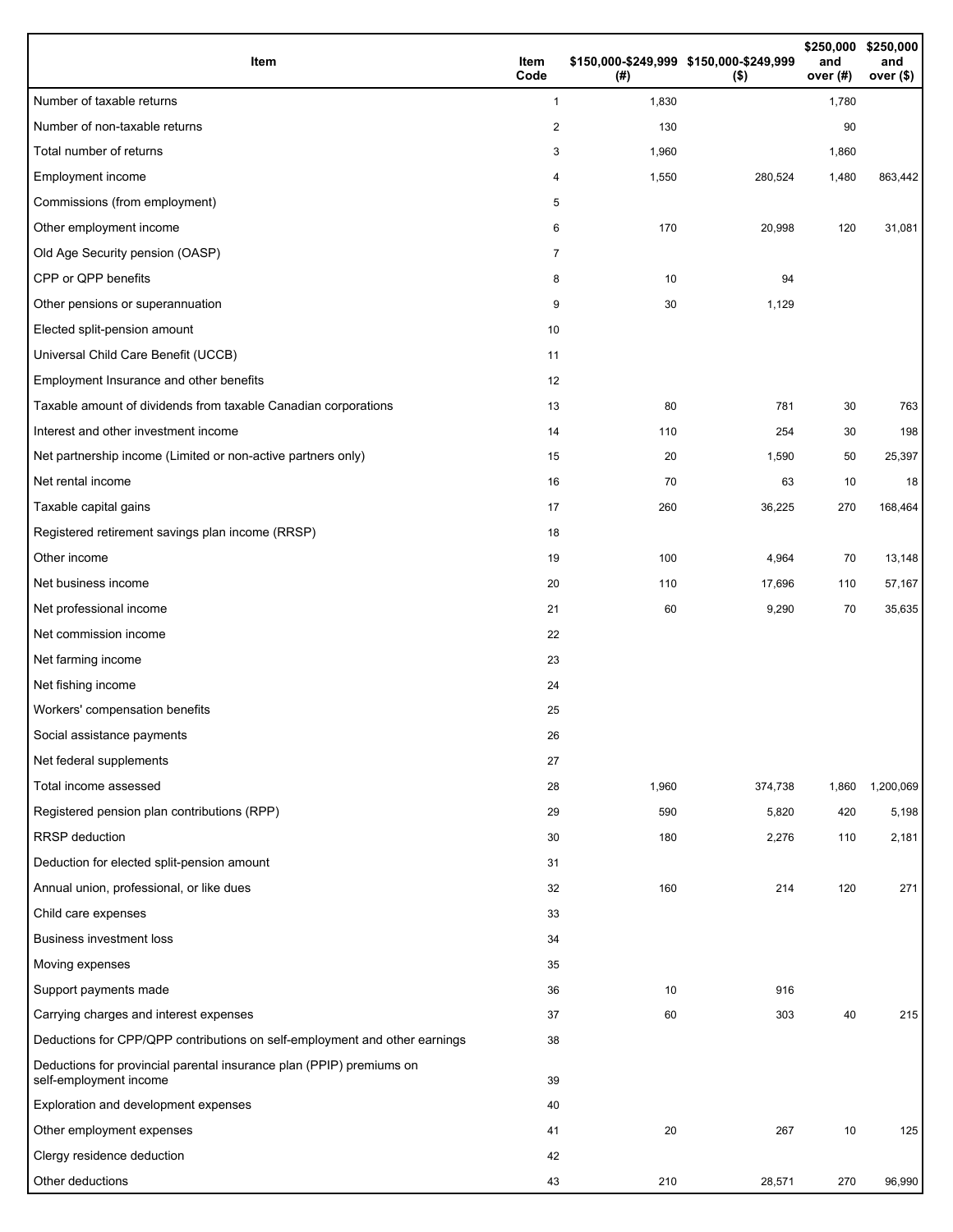| Item                                                              | <b>Item Code</b> | (#)   | \$150,000-\$249,999 \$150,000-\$249,999<br>$($ \$) | \$250,000<br>and<br>over (#) | \$250,000<br>and<br>over $($)$ |
|-------------------------------------------------------------------|------------------|-------|----------------------------------------------------|------------------------------|--------------------------------|
| Total deductions before adjustments                               | 44               | 870   | 38,571                                             | 780                          | 106,552                        |
| Social benefits repayment                                         | 45               |       |                                                    |                              |                                |
| Net income after adjustments                                      | 46               | 1,910 | 336,217                                            | 1,830                        | 1,093,605                      |
| Canadian Forces personnel and police deduction                    | 47               |       |                                                    |                              |                                |
| Security options deductions                                       | 48               | 60    | 3,058                                              | 160                          | 44,654                         |
| Other payments deductions                                         | 49               |       |                                                    |                              |                                |
| Non-capital losses of other years                                 | 50               |       |                                                    | 10                           | 1,736                          |
| Net capital losses of other years                                 | 51               | 30    | 519                                                | 20                           | 540                            |
| Capital gains deduction                                           | 52               |       |                                                    |                              |                                |
| Northern residents deductions                                     | 53               |       |                                                    |                              |                                |
| <b>Additional deductions</b>                                      | 54               | 130   | 18,278                                             | 160                          | 57,710                         |
| Farming/fishing losses of prior years                             | 55               |       |                                                    |                              |                                |
| Total deductions from net income                                  | 56               | 220   | 22,103                                             | 340                          | 104,695                        |
| Taxable income assessed                                           | 57               | 1,870 | 314,223                                            | 1,800                        | 988,947                        |
| Basic personal amount                                             | 58               | 590   | 6,363                                              | 460                          | 5,000                          |
| Age amount                                                        | 59               |       |                                                    |                              |                                |
| Spouse or common-law partner amount                               | 60               | 130   | 1,202                                              | 100                          | 977                            |
| Amount for eligible dependant                                     | 61               |       |                                                    |                              |                                |
| Amount for children 17 and under                                  | 62               | 110   | 388                                                | 60                           | 234                            |
| Amount for infirm dependants age 18 or older                      | 63               |       |                                                    |                              |                                |
| CPP or QPP contributions through employment                       | 64               | 710   | 1,567                                              | 710                          | 1,599                          |
| CPP or QPP contributions on self-employment and other earnings    | 65               |       |                                                    |                              |                                |
| Employment Insurance premiums                                     | 66               | 800   | 643                                                | 720                          | 590                            |
| PPIP premiums paid                                                | 67               |       |                                                    |                              |                                |
| PPIP premiums payable on employment income                        | 68               |       |                                                    |                              |                                |
| PPIP premiums payable on self-employment income                   | 69               |       |                                                    |                              |                                |
| Volunteer firefighters' amount                                    | 70               |       |                                                    |                              |                                |
| Canada employment amount                                          | 71               | 540   | 593                                                | 400                          | 439                            |
| Public transit amount                                             | 72               | 10    | 11                                                 |                              |                                |
| Children's fitness amount                                         | 73               | 30    | 23                                                 |                              |                                |
| Children's arts amount                                            | 74               | 20    | 12                                                 |                              |                                |
| Home buyers' amount                                               | 75               |       |                                                    |                              |                                |
| Pension income amount                                             | 76               | 30    | 53                                                 |                              |                                |
| Caregiver amount                                                  | 77               |       |                                                    |                              |                                |
| Disability amount                                                 | 78               |       |                                                    |                              |                                |
| Disability amount transferred from a dependant                    | 79               |       |                                                    |                              |                                |
| Interest paid on student loans                                    | 80               |       |                                                    |                              |                                |
| Tuition, education, and textbook amounts                          | 81               |       |                                                    |                              |                                |
| Tuition, education, and textbook amounts transferred from a child | 82               | 30    | 162                                                |                              |                                |
| Amounts transferred from spouse or common-law partner             | 83               |       |                                                    |                              |                                |
| Medical expenses                                                  | 84               | 20    | 176                                                | 20                           | 186                            |
| Total tax credits on personal amounts                             | 85               | 1,090 | 1,710                                              | 1,100                        | 1,373                          |
| Allowable charitable donations and government gifts               | 86               | 220   | 589                                                | 280                          | 5,186                          |